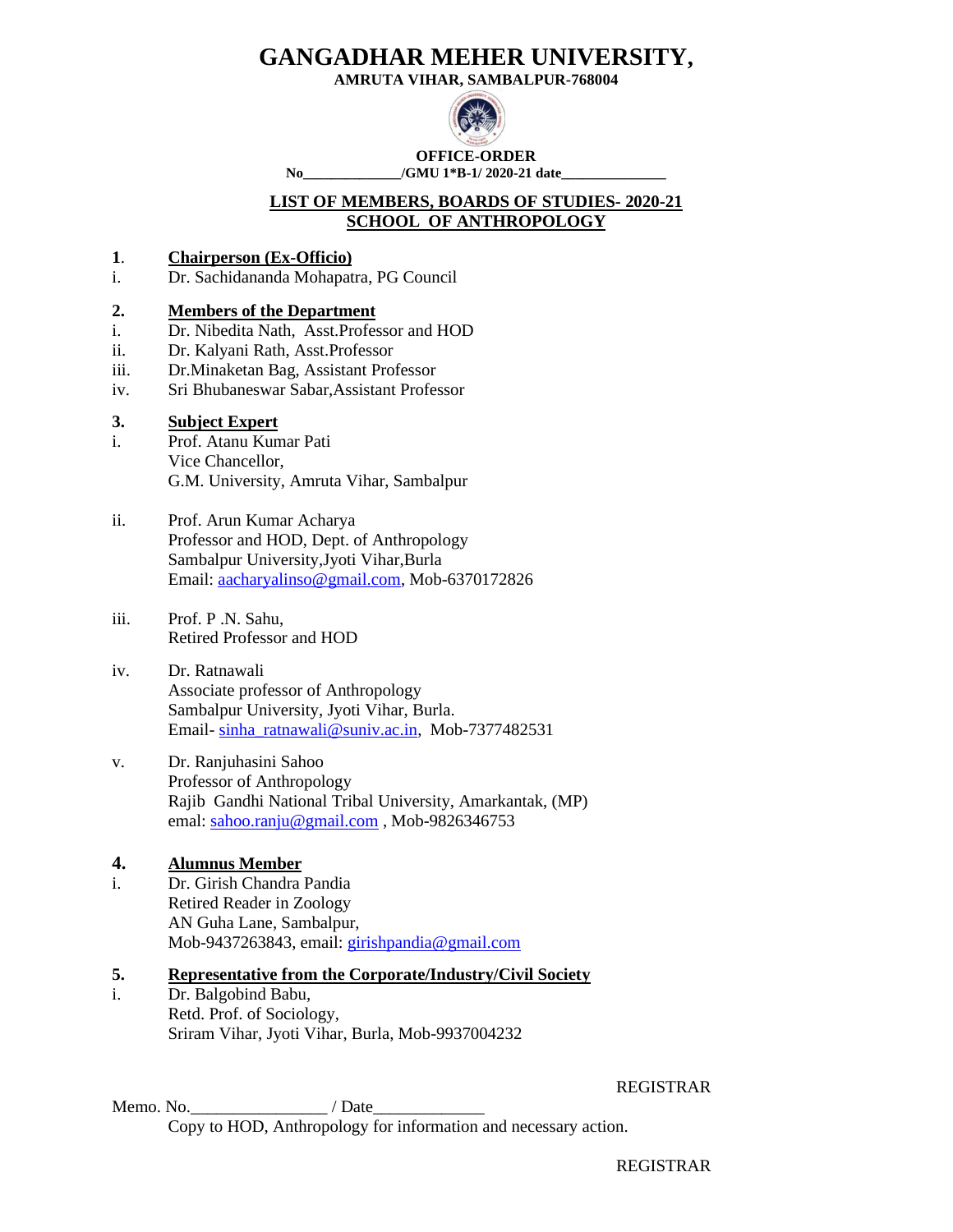**AMRUTA VIHAR, SAMBALPUR-768004**



**OFFICE-ORDER**

**No\_\_\_\_\_\_\_\_\_\_\_\_\_\_/GMU 1\*B-1/ 2020-21 date\_\_\_\_\_\_\_\_\_\_\_\_\_\_\_**

### **LIST OF MEMBERS, BOARDS OF STUDIES- 2020-21 SCHOOL OF BIOTECHNOLOGY**

### **1**. **Chairperson (Ex-Officio)**

i. Dr. Ranjan Kumar Sahoo , HOD, School of Statistics

### **2. Members of the Department**

- i Dr. Santosh Kumar Sethi (Convenor) Assistant Professor &Head
- ii. Dr.Raghunath Satpathy, Assistant Professor
- iii. Dr. Swetaleena Tripathy, Assistant Professor
- iv. Dr.(Mrs.)Monty Kujur, Assistant Professor

### **3. Subject Expert**

- i. Prof. Dr. P. K. Naik, Department of Biotechnology Sambalpur University, Jyoti Vihar, Burla, Sambalpur, email: [pknaik1973@gmail.com](mailto:pknaik1973@gmail.com) Mob-9479268802
- ii. Dr. H. K. Nayak, HOD ,School of Zoology
- iii. Prof. Dr. Nakul Kumar Choudhury Retd. Professor, Dept. of Life Science, Sambalpur University, Jyoti Vihar, Burla. Mob-9437084025
- iv. Prof, Kailas Chandra Samal Dept. of Agricultural Biotechnology Odisha University of Agriculture Technology,Bhubaneswar Mob: 9437229140
- v. Dr. Amiya Kumar Patel,Associate Professor Department of Biotechnology and Bioinformatics Sambalpur University, Jyoti Vihar,Burla, Sambalpur

### **4. Alumnus Member**

i. Dr. Lalit Mohan.Behera , Retired Reader in Botany G.M. (Auto), College, Sambalpur, Mob-9437050526

### **5. Representative from the Civil Society**

i. Dr. Braja Bihari Mallick, Retd. Reader in Botany Adarsh Colony, Near Byamsala, Modipada, Sambalpur, Mob-8328946025

REGISTRAR

Memo. No.\_\_\_\_\_\_\_\_\_\_\_\_\_\_\_\_ / Date\_\_\_\_\_\_\_\_\_\_\_\_\_ Copy to HOD, Biotechnology for information and necessary action.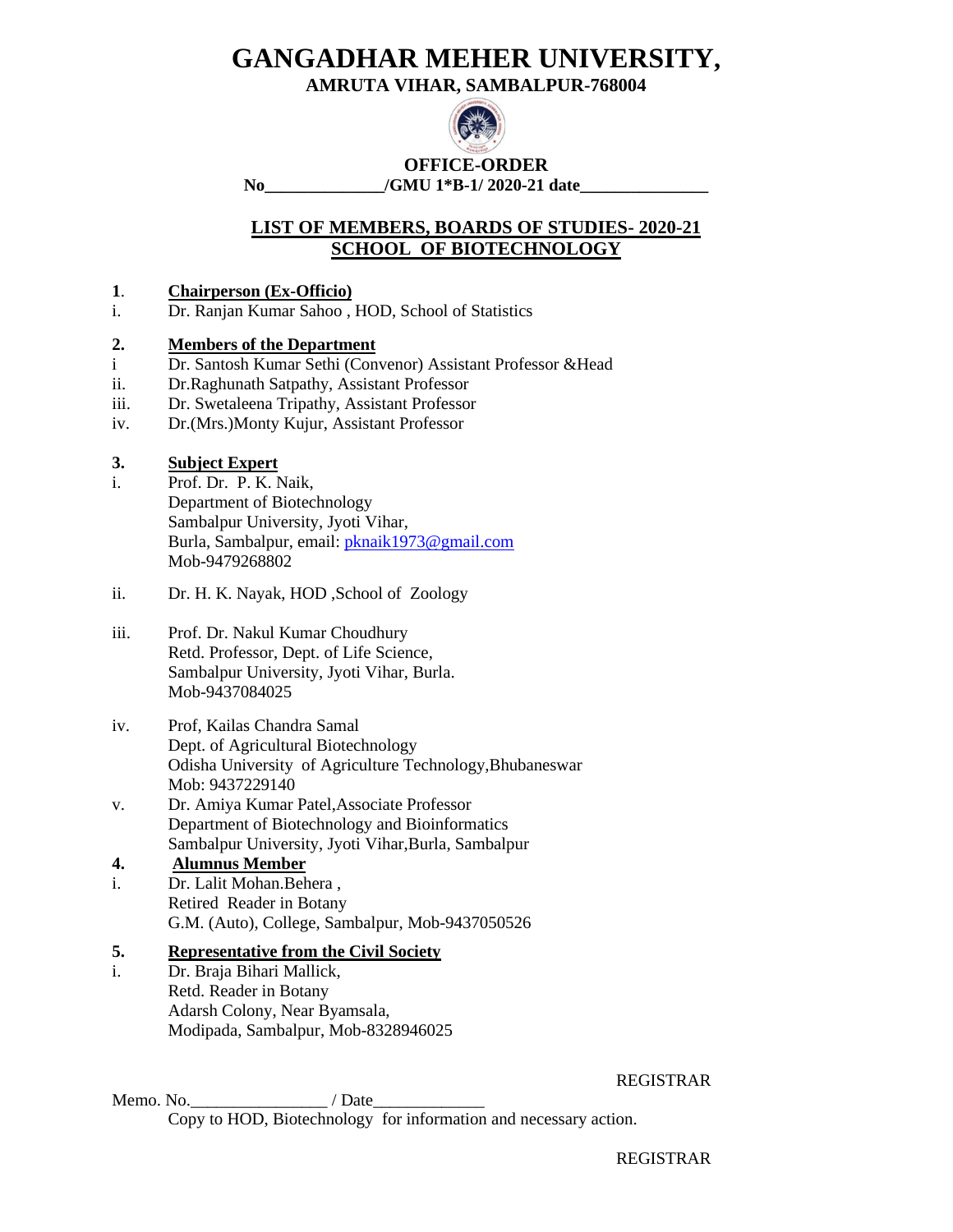**AMRUTA VIHAR, SAMBALPUR-768004**



# **OFFICE-ORDER**

**No\_\_\_\_\_\_\_\_\_\_\_\_\_\_/GMU 1\*B-1/ 2020-21 date\_\_\_\_\_\_\_\_\_\_\_\_\_\_\_**

#### **LIST OF MEMBERS, BOARDS OF STUDIES- 2020-21 SCHOOL OF BOTANY**

- **1**. **Chairperson (Ex-Officio)**
- i. Dr. Namita Sadangi, Asso. Professor of Physics.

### **2. Members of the Department**

- i. Dr.(Mrs.) Pragnya Shoo Asst. Professor **(Special invitee)**
- ii. Dr. Pradosh Kumar Acharya, Asst. Professor **(Special invitee)**

### **3. Subject Expert**

- i. Dr. Ekamra Kairali., Professor, School of Life Sciences, Sambalpur University, Jyoti Vihar, Burla, Sambalpur. Contact -9439841868 E-Mail id-ekamberk@rediffmail.com
- ii. Dr. Binata Nayak. Associate Professor, School of Life Sciences. Sambalpur University, Jyoti Vihar, Burla, Sambalpur. Contact -9439896178 E-Mail id-binita.bga@gmail.com
- iii. Prof. Dr. Nakul Kumar Choudhury Retd. Professor, School of Life sciences, Sambalpur University, Jyoti Vihar, Burla Mob-8217890545 E-Mail id-nakulchoudhury1279@gmail.com

### **4. Alumnus Member**

- i. Dr. Lalit Mohan.Behera , Retired Asso. Professor in Botany G.M. (Auto), College, Sambalpur, Mob-9437050526
- ii. Dr. B.B. Mallick Retired Associate Prof. in Botany, G.M College, Sambalpur Contact-8328946025
- iii. Sri N. K Debta Retired Associate Prof in Botany, G.M College, Sambalpur Contact-9437055020

### **5. Member from Industry**

i. D.R Beriha Proprietor, D R Biotee, Khandual Sambalpur, Contact-6370270393

#### 6. **Student Representative**

i. Rajaram Patel, M.Phil Student Contact -7751910488

REGISTRAR

Memo. No.\_\_\_\_\_\_\_\_\_\_\_\_\_\_\_\_\_\_\_\_\_\_\_\_/ Date\_ Copy to HOD, Botany for information and necessary action.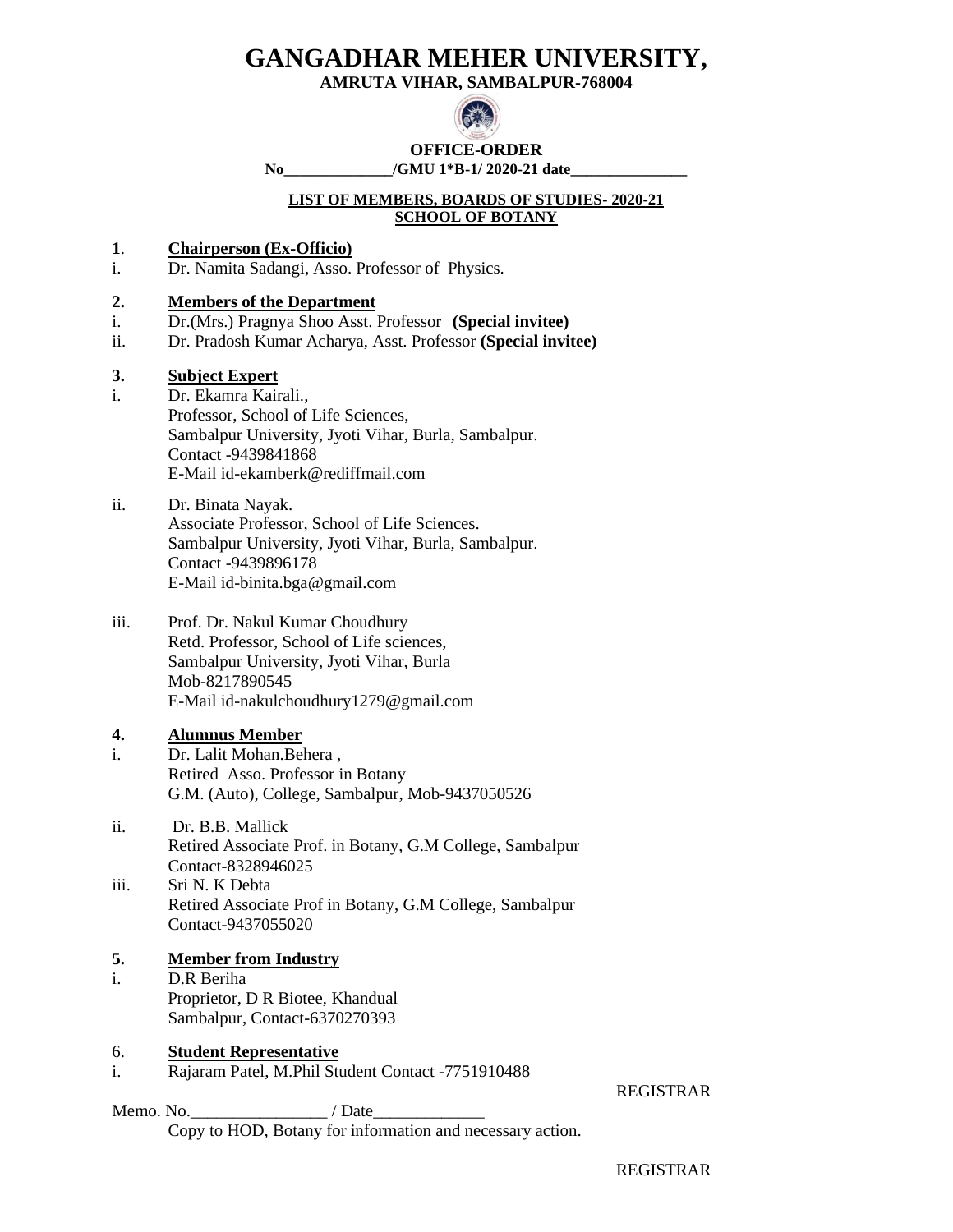**AMRUTA VIHAR, SAMBALPUR-768004**



**OFFICE-ORDER No\_\_\_\_\_\_\_\_\_\_\_\_\_\_/GMU 1\*B-1/ 2020-21 date\_\_\_\_\_\_\_\_\_\_\_\_\_\_\_**

**LIST OF MEMBERS, BOARDS OF STUDIES-2020-21 SCHOOL OF CHEMISTRY**

### **1**. **Chairperson (Ex-Officio)**

i. Dr. A. K Sutar, HoD & Associate Professor

### **2. Members of the Department**

- i. Dr. Monalisa Mohapatra. Associate Professor
- ii. Dr. Suprava Nayak. Assistant Professor
- iii. Dr. Debasis Behera, Assistant Professor
- iv. Dr. Smruti Snigdha Mishra, Assistant Professor
- v. Mr. Sumanta Pradhan, Assistant Professor

### **3. Subject Expert**

- i. Prof. P. K. Behera Dept. of Chemistry Sambalpur University, Jyoti Vihar Burla, Sambalpur, Email[: pkb.chem@suniv.ac.in](mailto:pkb.chem@suniv.ac.in)
- ii. Prof. S.K. Swain, Dept. of Chemistry VSSUT, Burla, Sambalpur, Email: [swainsk2@gmail.com](mailto:swainsk2@gmail.com)

#### **4. Alumnus Member**

i Dr. Debendra Panda Retired Reader in Chemistry Govindatola, Sambalpur

### **5. Representative from the Civil Society**

i Prof. B.K Mishra Emeritus Professor Department of Chemistry Sambalpur University,Jyoti Vihar Burla, Sambalpur

REGISTRAR

Memo No.  $\blacksquare$  / Date Copy to HOD, Chemistry for information and necessary action.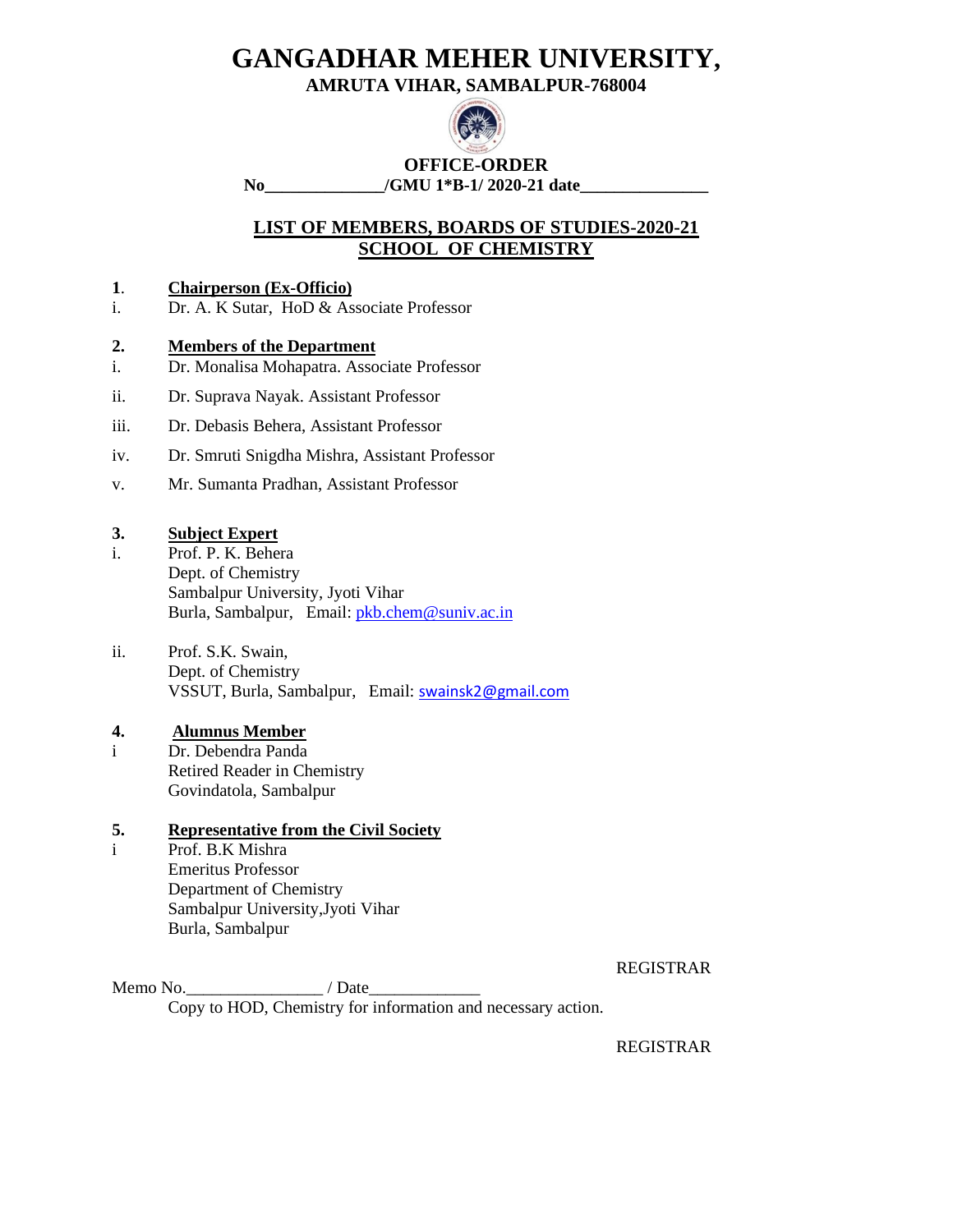**AMRUTA VIHAR, SAMBALPUR-768004**



**OFFICE-ORDER** No /GMU 1<sup>\*</sup>B-1/ 2020-21 date

### **LIST OF MEMBERS, BOARDS OF STUDIES-2020-21 SCHOOL OF COMMERCE**

### **1**. **Chairperson (Ex-Officio)**

i. Dr. S.C Acharya, Associate Professor & HOD

### **2. Members of the Department**

- i. Dr. P. Panda, Assistant Professor
- ii. Miss. S. Meher, Assistant Professor
- iii. Sri S.C. Jhankar, Assistant Professor

### **3. Subject Expert**

- i. Dr. Maheshwar Sahu, Professor, P.G. Dept. of Commerce, Utkal University, Vani Vihar, Bhubaneswar M.No-9437282422, E-Mail: [maheshawarsahu@gmail.com](mailto:maheshawarsahu@gmail.com)
- ii Dr. S. K. Digal, Associate Professor of Commerce R. D. Women's University, Bhubaneswar email: [sabatdigal@gmail.com](mailto:sabatdigal@gmail.com)

#### iii Prof. Umesh Chandra Pattanaik, Retired Professor, P.G. Dept. of Commerce, Berhampur University 494, K-3B, Kalinga Nagar,Ghatikia Bhubaneswar-751003 Mob-9861130334, Email: pattnaik.umesh@gmail.com

#### **4. Alumnus Member**

i. Dr. P. C. Tripathy, Associate Professor of Business Administration Sambalpur University, Jyoti Vihar, Burla, email ID: [pc\\_tripathy@hotmail.com](mailto:pc_tripathy@hotmail.com)

### **5. Representative from Civil Society**

i Dr. P. K. Panda, Retired Principal (SAG-I) Govt. Women's College, Sambalpur New Colony, Near Convent School, Sakhipada, Sambalpur, email ID: [pradippanda1954@gmail.com](mailto:pradippanda1954@gmail.com)

#### **Corporate Sector**

ii. Sri Lokesh Gohil Company Secretary, Sambalpur mob-9668040405

#### **6. Student's Representative**

i. Sri G. R. Bal, Asst. Professor & Ph. D. Scholar

Memo No.\_\_\_\_\_\_\_\_\_\_\_\_\_\_\_\_ / Date\_\_\_\_\_\_\_\_\_\_\_\_\_

Copy to HOD, Commerce for information and necessary action.

#### REGISTRAR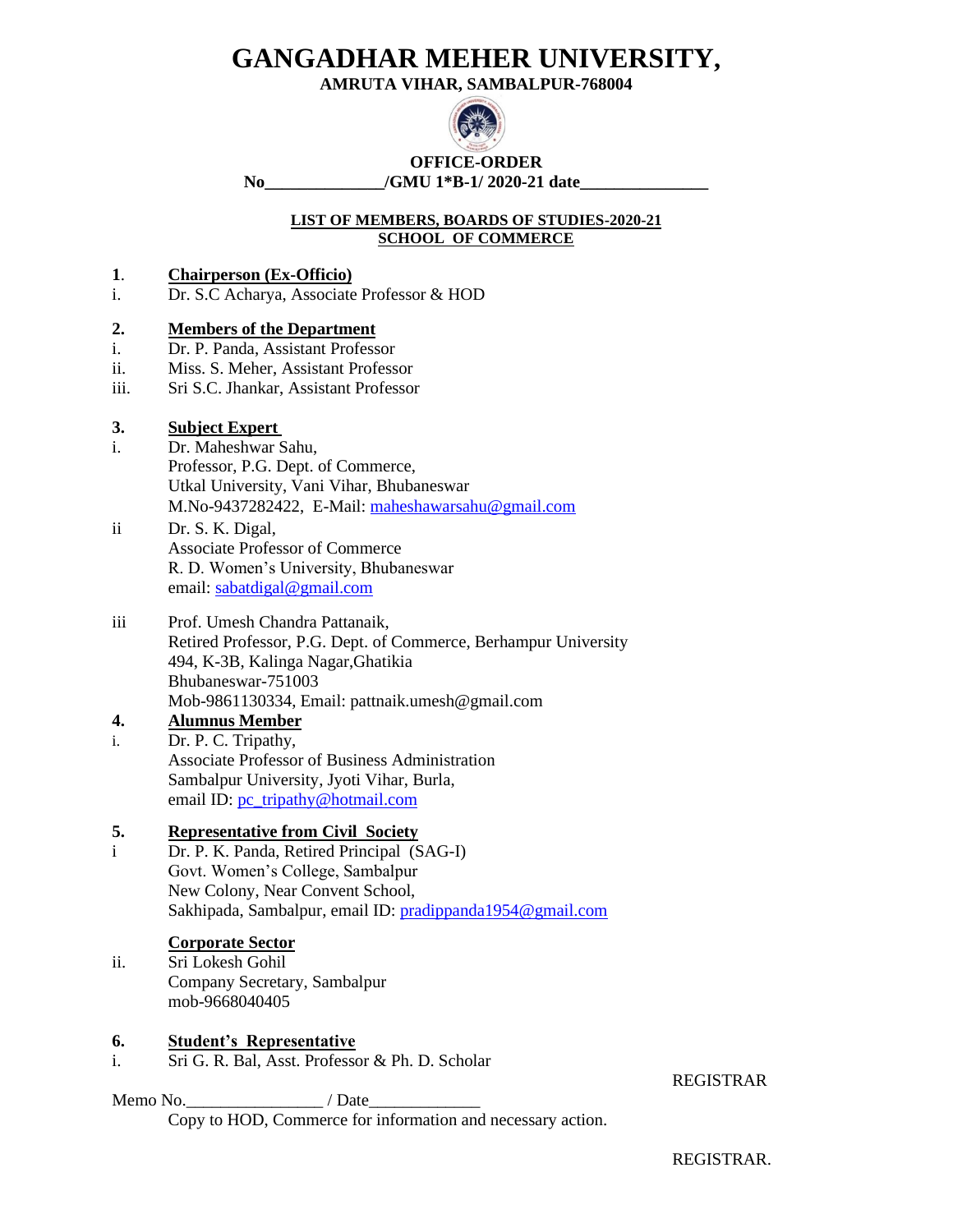**AMRUTA VIHAR, SAMBALPUR-768004**



### **OFFICE-ORDER**

**No\_\_\_\_\_\_\_\_\_\_\_\_\_\_/GMU 1\*B-1/ 2020-21 date\_\_\_\_\_\_\_\_\_\_\_\_\_\_\_**

### **LIST OF MEMBERS, BOARDS OF STUDIES-2020-21 SCHOOL OF ECONOMICS**

### **1**. **Chairperson (Ex-Officio)**

i. Dr. Prabhati Panda, Associate Professor & HOD

### **2. Member from the Department**

- i. Sri U. C. Pati, Assistant Professor
- ii. Dr. M. D Majhi, Assistant Professor

### **3. Subject Expert**

- i. Prof. Mitali Chinara, Prof. of Economics Dept. of Economics Utkal University, Vani Vihar, Bhubaneswar Email: [mitalichinara@yahoo.co.in](mailto:mitalichinara@yahoo.co.in)
- ii. Dr. Sanjukta Das, Associate Professor & HOD Dept. of Economics Sambalpur University, Jyoti Vihar, Burla Email: [sanjukta.das@yahoo.com](mailto:sanjukta.das@yahoo.com) , Mob-9438438998

### **4. Alumnus Member**

- i. Sri Bhabagrahi Mishra Retired Associate Professor of Economics Sarlakani, Sakhipada, Sambalpur Mob- [mishrabhabagrahi20@gmail.com](mailto:mishrabhabagrahi20@gmail.com) , Mob-9937703701
- ii. Dr. Uma Shankar Dash, Asso. Professor of Economics Govt. Women's College, Sambalpur email: [usdash99@gmail.com,](mailto:usdash99@gmail.com) Mob-9438068308

### **5. Representative from Corporate / Industry Sector**

i. Sri. Sushant Kumar Guru, Senior Vice-President , Aditya Birla Group, Aditya Alumina, Lapanga

### **6. Student's Representative**

i. Mr. Madan Meher, M.Phil Scholar

REGISTRAR

Memo No.\_\_\_\_\_\_\_\_\_\_\_\_\_\_\_\_ / Date\_\_\_\_\_\_\_\_\_\_\_\_\_ Copy to HOD, Economics for information and necessary action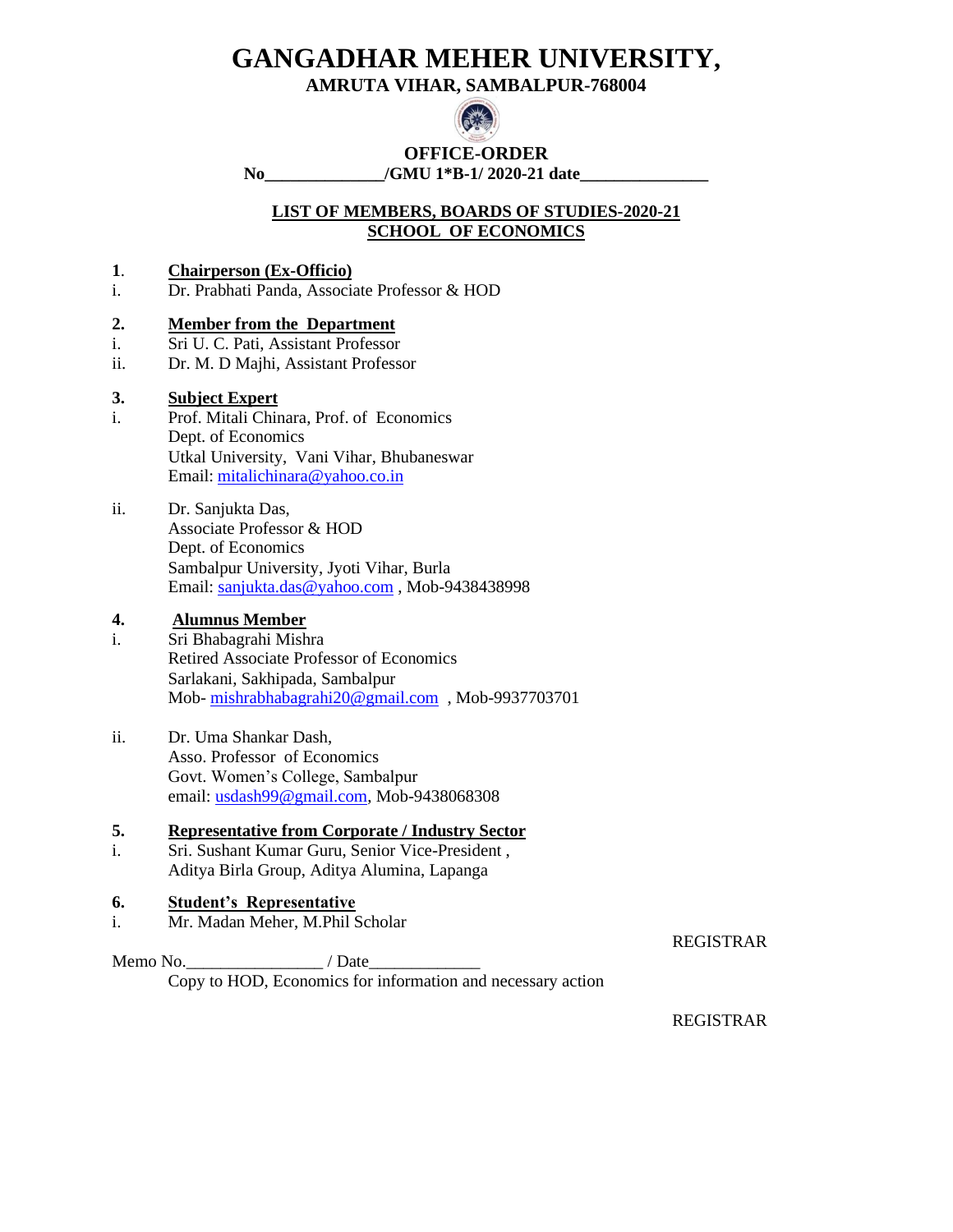**AMRUTA VIHAR, SAMBALPUR-768004**



**OFFICE-ORDER No\_\_\_\_\_\_\_\_\_\_\_\_\_\_/GMU 1\*B-1/ 2020-21 date\_\_\_\_\_\_\_\_\_\_\_\_\_\_\_**

### **LIST OF MEMBERS, BOARDS OF STUDIES-2020-21 SCHOOL OF EDUCATION**

# **1**. **Chairperson (Ex-Officio)**

i. Dr. Partha Sarathi Mallik, Associate Professor & HOD

# **2. Members of the Department**

- i. Dr. (Smt.) Rajashree Baral, Asso. Professor of Education
- ii. Dr. Mahendra Prasad Behera, Asst. Professor of Education
- iii. Dr. Neena Dash Assistant Professor of Education
- iv. Dr. Sanjukta Bhuyan, Assistant Professor of Education
- v. Mr. Gopi Kanta Suna, Assistant Professor of Education
- vi. Mr. Sadhujan Bankira, Assistant Professor of Education

# **3. Subject Expert**

- i. Prof. (Dr.) G. C. Nanda, Retired Professor of Education A-25, Utkal Vatika, Canal Road Jharapara, Po- Budheswari, Bhubaneswar-751006 Email ID: [gcnanda.2005@yahoo.co.in](mailto:gcnanda.2005@yahoo.co.in)
- ii. Dr. Sankar Prasad Mohanty, HOD, PG Dept. of Education R. D. Women's University, Bhubaneswar email: [spmcuttack@gmail.com](mailto:spmcuttack@gmail.com)
- iii. Dr. Amulya Kumar Acharay Associate Professor and Head P.G. Dept. of Education F.M. University,Balasore Email [id-amulyaacharya.pmv@gmail.com](mailto:id-amulyaacharya.pmv@gmail.com)

# **4. Alumnus Member**

i. Dr. Debashis Mohapatra Associate Professor, Sambalpur University,Burla, Sambalpur [email-mahapatra.debasis007@gmail.com](mailto:email-mahapatra.debasis007@gmail.com)

# **5. Representative from Civil Society**

i. Dr. Harihar Sarangi Retired Associate Professor,G.M.University Satyanagar, Siddhamahabir,Puri Station Road, Puri Email id-hsarangi@rediffmail

# 6. **Student Representative** Sri Sanjay Sahu, (Ph. D. Student)

Memo No.  $\blacksquare$  / Date Copy to HOD, Education for information and necessary action.

# REGISTRAR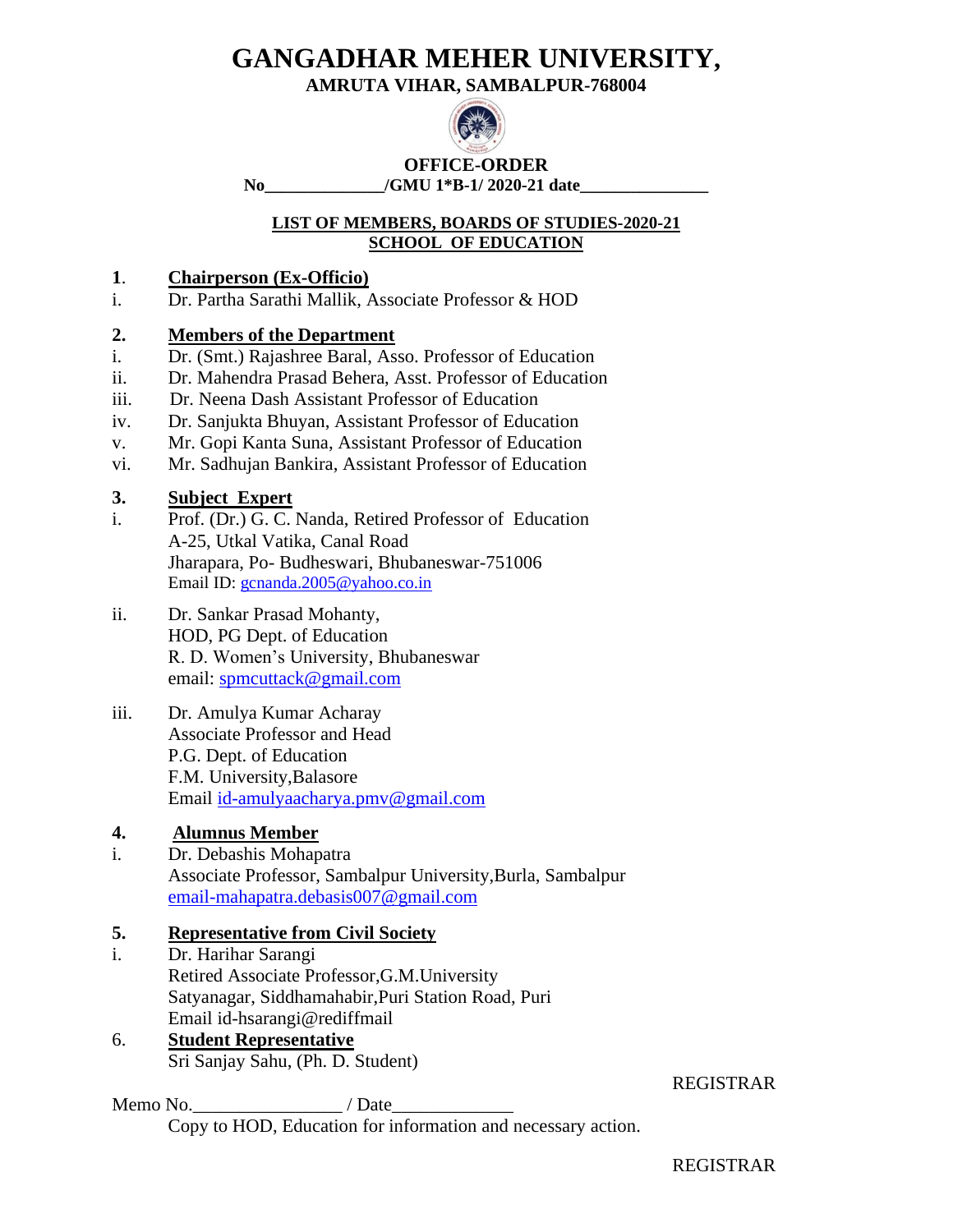**AMRUTA VIHAR, SAMBALPUR-768004**



# **OFFICE-ORDER**

**No\_\_\_\_\_\_\_\_\_\_\_\_\_\_/GMU 1\*B-1/ 2020-21 date\_\_\_\_\_\_\_\_\_\_\_\_\_\_\_**

### **LIST OF MEMBERS, BOARDS OF STUDIES-2020-21 SCHOOL OF ENGLISH**

### **1**. **Chairperson (Ex-Officio)**

i. Dr. Anjali Tripathy, Associate Professor & HOD

### **2. Members (School of English,G.M University)**

- **i.** Dr.Lily Sahu,Associate Professor
- ii. Dr.Sambit Panigrahi,Associate Professor
- iii. Dr.Nirjharini Tripathy,Assistant Professor
- iv. Dr. P. Muralidhar Sharma, Assistant Professor
- v. Brahmananda Padra, Assistant Professor
- vi. Jharanarani Dhangadamajhi, Assistant Professor

### **2. Subject Expert**

- i. Prof. Dr. Ashok Mohapatra CDC, Sambalpur University, Jyoti Vihar, Burla [mohaashok@gmail.com](mailto:mohaashok@gmail.com) , Mob-7873036525
- ii. Dr. Sabita Tripathy, Professor & HOD, PG Dept. of English Sambalpur University, Jyoti Vihar [sabita.tripathy@gmail.com](mailto:sabita.tripathy@gmail.com) , Mob-9437050509
- iii. Dr. K. Sahu, Retired Reader in English Ainthapali, Sambalpur, [kamadebasahu8@gmail.com,](mailto:kamadebasahu8@gmail.com) Mob-8327755867

### **3. Alumnus Member**

i. Prof.(Dr) Kalidas Mishra,Retired Professor P.G.Department of English Sambalpur University,Burla Email id-kalidasmisra@yahoo.com,Mob-9776735583

# **5. Representative from Civil Society**

i. Dr.B. P.Hota,Retired Reader in English Backside of GM University,Sambalpur,Mob-9776735583

Memo No.  $\blacksquare$  / Date Copy to HOD, English for information and necessary action.

REGISTRAR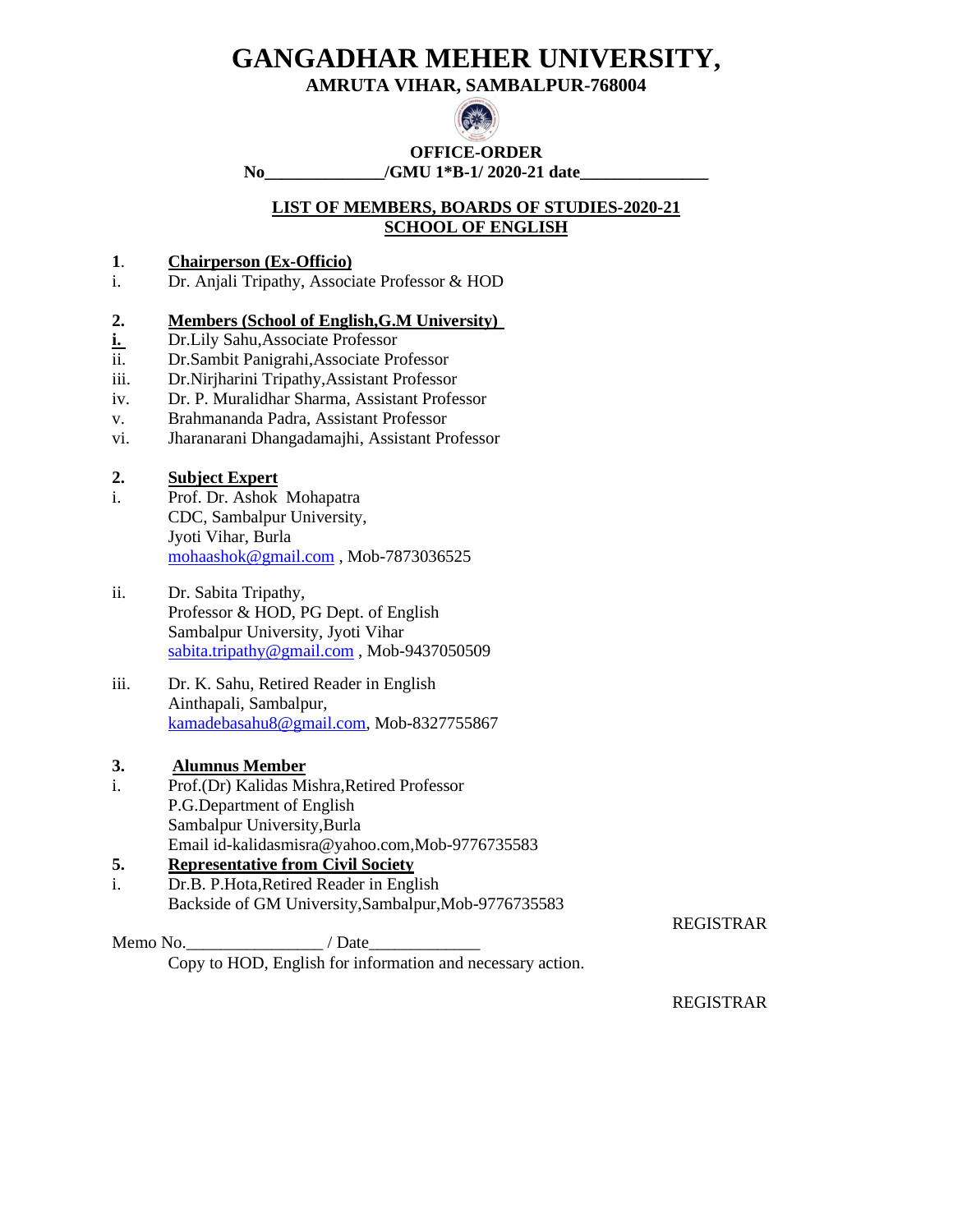**AMRUTA VIHAR, SAMBALPUR-768004**



**OFFICE-ORDER No\_\_\_\_\_\_\_\_\_\_\_\_\_\_/GMU 1\*B-1/ 2020-21 date\_\_\_\_\_\_\_\_\_\_\_\_\_\_\_**

# **LIST OF MEMBERS, BOARDS OF STUDIES-2020-21 SCHOOL OF GEOGRAPHY**

# **1**. **Chairperson (Ex-Officio)**

i. Dr. Sibabrata Das, Professor & HOD

# **2. Members of the Department**

- i. Dr. Sanjay Mishra, Assistant Professor
- ii. Dr. Namita Pattnaik,Associate Professor
- iii Dr. Arabinda Sharma, Associate Professor
- iv. Dr. Rashmi, Assistant Professor
- v. Dr. Sujit Kumar Jally, Assistant Professor
- vi. Dr. Grace Bahalen Mundu, Assistant Professor
- vii. Dr. Pammi Nitin Sinha, , Assistant Professor

# **3. Subject Expert**

- i. Prof. Pritirekha Daspattanayak Dept. of Applied Geography, Ravenshaw University,Cuttack Email Id: [pritirekha1962@gmail.com](mailto:pritirekha1962@gmail.com) Mob: 9437039932
- ii. Prof. Kabir Mohan Sethy, Prof. & Head Dept. of Geography, Utkal University, Bhubaneswar Email Id: [kabirmohan2006@yahoo.com](mailto:kabirmohan2006@yahoo.com) Mob:9437010167

# **4. Alumnus Member**

i. Dr. Sujata Mishra, Principal (I/C) SCS (Auto) College, Puri Email: [sujatamishra.mishra8@gmail.com](mailto:sujatamishra.mishra8@gmail.com) Mob-8895174999

# **5. Students' Representative**

i. Miss Bhumisuta Bhoi, (Ph. D. Student)

REGISTRAR

Memo No.  $\blacksquare$  / Date Copy to HOD, Geography for information and necessary action.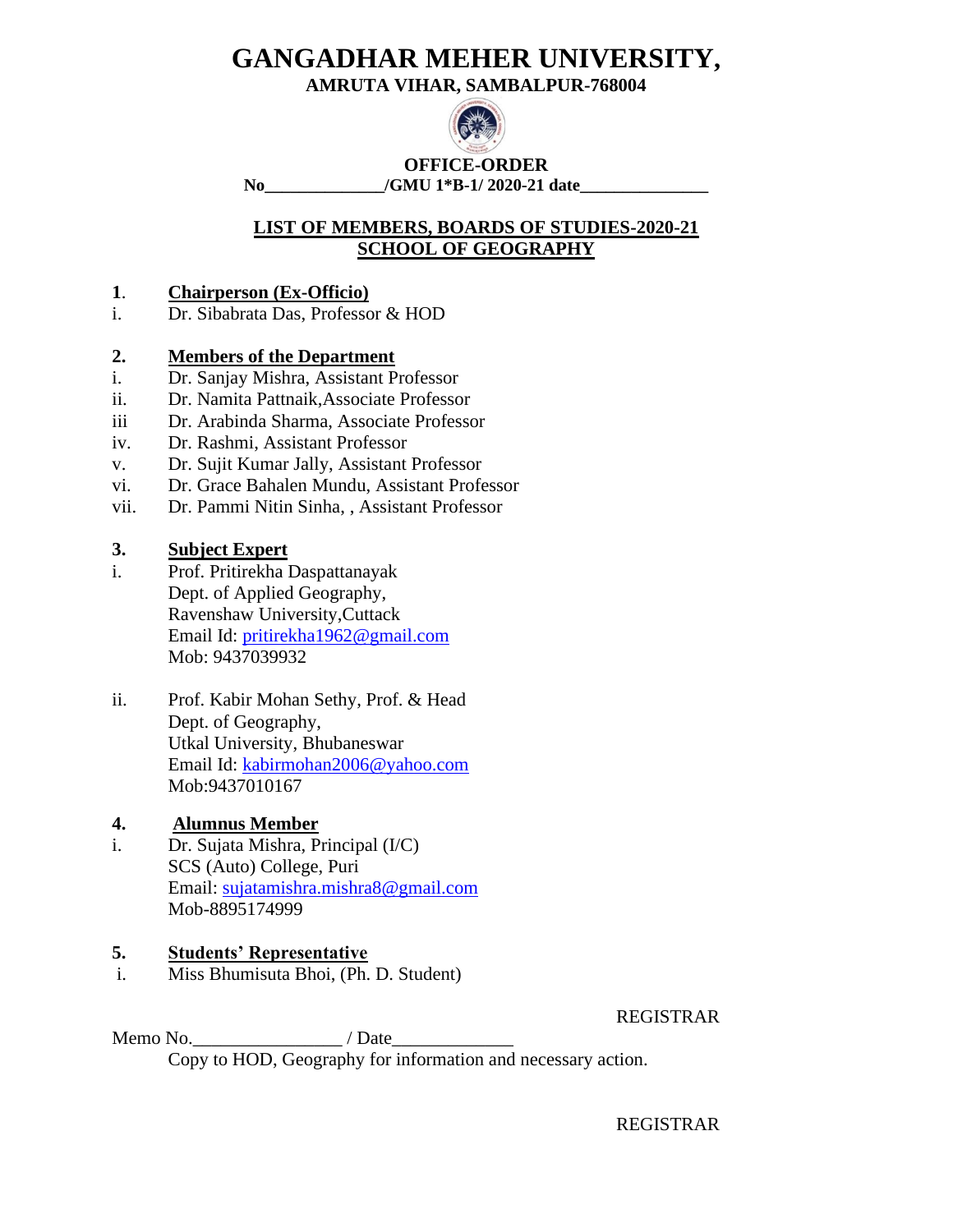**AMRUTA VIHAR, SAMBALPUR-768004**



**OFFICE-ORDER No\_\_\_\_\_\_\_\_\_\_\_\_\_\_/GMU 1\*B-1/ 2020-21 date\_\_\_\_\_\_\_\_\_\_\_\_\_\_\_**

# **LIST OF MEMBERS, BOARDS OF STUDIES-2020-21 SCHOOL OF HINDI**

# **1**. **Chairperson (Ex-Officio)**

i. Dr. Sadan Kumar Paul, Associate Professor & HOD

# **2. Subject Expert**

i Dr. Radha Kanta Mishra Retired Professor TAPASWINI, Delta Colony, Paik Nagar Unit-VIII, Bhubaneswar, Mob-9439203250

### ii. Dr. Murarilal Sharma PG Department of Hindi Sambalpur University, Jyoti Vihar, Burla Mob:9437088599

- iii. Dr. G. M. Khan, Asso. Professor & HOD of Hindi BJB (Auto.) College, Bhubaneswar Mob-9437106830, mail ID: [gulam\\_m1962@yahoo.co.in](mailto:gulam_m1962@yahoo.co.in)
- iv. Dr. Jyoti Mishra Flat no 205,Block-C,Green Park infront of Sambalpur Mahila Thana

# **4. Alumnus Member**

i. Dr. Kamalpravaa Kapani , Associate Professor of Hindi Principal (I/C), Panchayat College, Bargarh, email ID: [pcbargarh@gmail.com](mailto:pcbargarh@gmail.com) Mob-9437647744

# **5**. **Representative from Corporate Sector**

i Smt. Tulika Biswas Hindi Officer, MCL Jagruti Vihar, Burla, Sambalpur email ID: [tulika.basu28@gmail.com](mailto:tulika.basu28@gmail.com)

# **6. Students' Representative**

i. Smruti Smaranika Jena.

REGISTRAR

Memo No.  $/$  Date Copy to HOD, Hindi for information and necessary action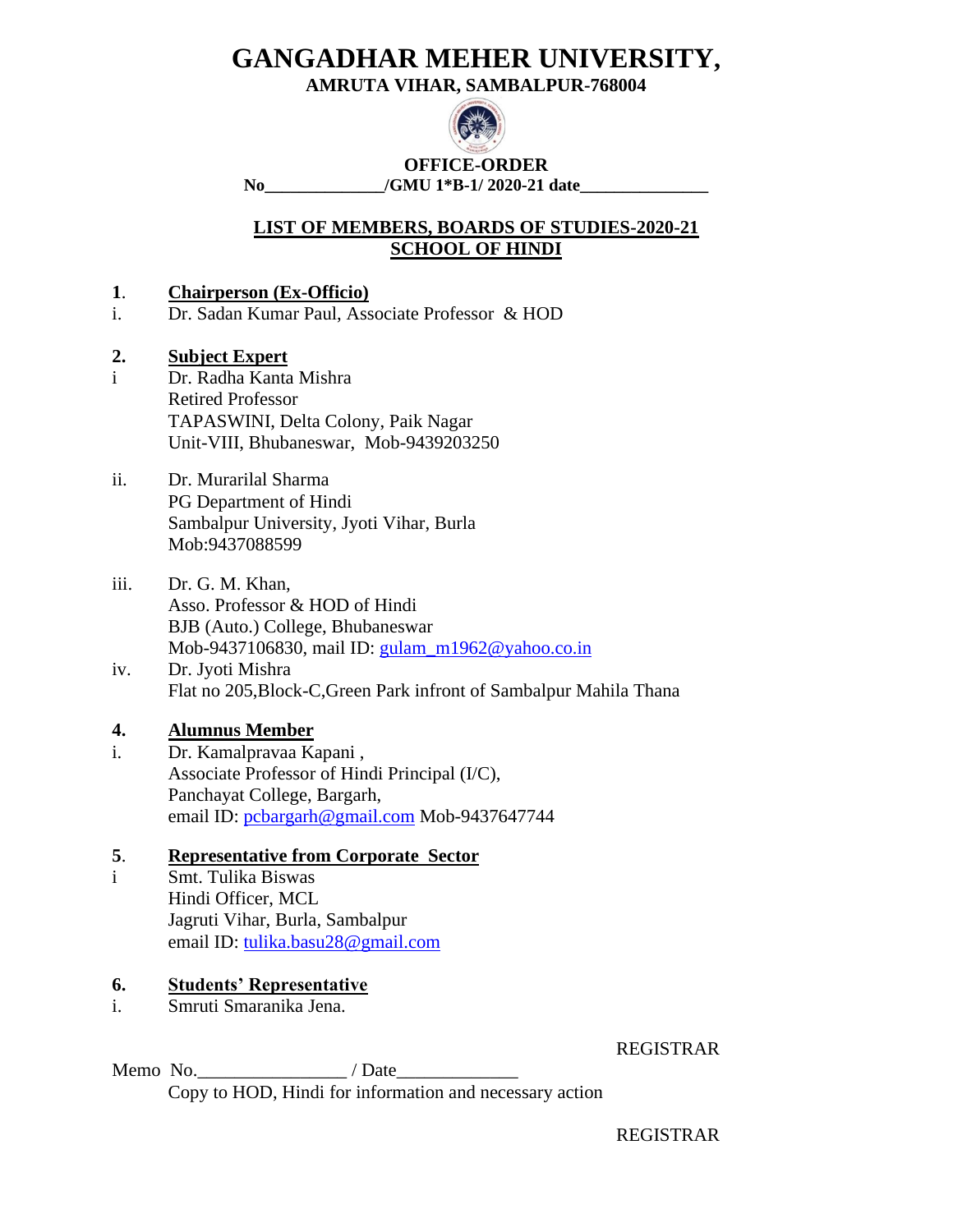**AMRUTA VIHAR, SAMBALPUR-768004**



**OFFICE-ORDER No\_\_\_\_\_\_\_\_\_\_\_\_\_\_/GMU 1\*B-1/ 2020-21 date\_\_\_\_\_\_\_\_\_\_\_\_\_\_\_**

# **LIST OF MEMBERS, BOARDS OF STUDIES-2020-21 SCHOOLOF HISTORY**

### **1**. **Chairperson (Ex-Officio)**

i. Dr. Umakanta Mishra Head & Associate Professor

### **2. Members of the Department**

- i. Dr.Atula Kumar Pradhan, Assistant Professor
- ii Dr. Santosh Kumar Mallik, Assistant Professor
- iii. Dr.Paramtap Pradhan, Assistant Professor
- iv. Dr.Sasmitarani Sashani, Assistant Professor
- v. Petrus Bodra, Assistant Professor

# **3. Subject Expert**

- i. Dr. Biswajit Pradhan Asso. Professor & HOD of Department Sambalpur University, Jyoti Vihar, Burla, Mob-9437219169, Email ID: [biswajitpradhan04@gmail.com](mailto:biswajitpradhan04@gmail.com)
- ii Prof. Chandi Prasad Nanda Department of History Ravenshaw University, Cuttack -753003 Email [id-chandinnanda@gmail.com](mailto:id-chandinnanda@gmail.com) Mob-8249770176

#### **4. Alumnus Member**

i. Prof.Patitapaban Mishra, Former Professor Dept. of History Sambalpur University Email [id-ppmishra7@yahoo.com](mailto:id-ppmishra7@yahoo.com) Mob-937535051

#### **5. Students' Representative** i. Resham Yasin(M. Phil Student) email [id-reshamyashmin@gmail.com](mailto:id-reshamyashmin@gmail.com) Mob-7008758496

REGISTRAR

Memo. No.  $\blacksquare$  / Date Copy to HOD, History for information and necessary action.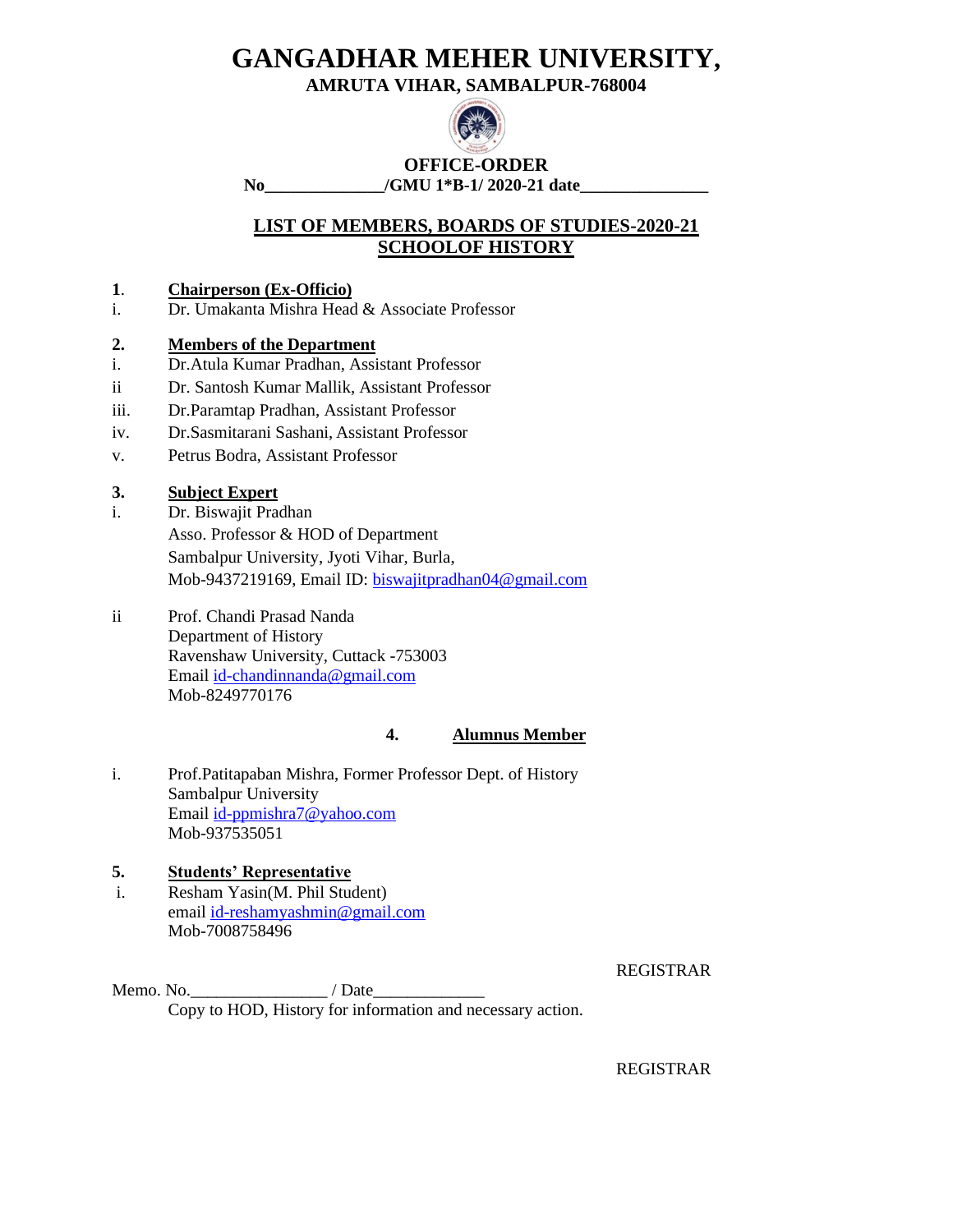**AMRUTA VIHAR, SAMBALPUR-768004**



### **OFFICE-ORDER**

**No\_\_\_\_\_\_\_\_\_\_\_\_\_\_/GMU 1\*B-1/ 2020-21 date\_\_\_\_\_\_\_\_\_\_\_\_\_\_\_**

### **LIST OF MEMBERS, SPECIAL BOARD OF STUDIES-2020-21 DEPARTMENT OF LIBRARY & INFORMATION SCIENCE**

# **1**. **Chairperson (Ex-Officio)**

i. Prof. Sachidananda Mahapatra, Associate Professor & Chairman, PGC

### **2. Members of the Department**

- i. Dr. Jayendra Kumar Singh, Assistant Professor & HOD
- ii. Dr. Rosalien Rout, Assistant Professor
- iii. Ashok Kumar Das, Assistant Professor
- iv. Cinia Tigga, Assistant Professor

# **3. Subject Expert**

- i Prof. Piyush Kanti Panigrahi Flat No. 2/I, Block-II, SD Shraddhanjali, Golaghata Mode, 106 Dakshin Danri Road, PS Lake Town, Kolkata-700048 Email [id-panigrahipk11@gmail.com,](mailto:id-panigrahipk11@gmail.com) Mob-8617358361
- ii. Prof. Bulu Maharana Dept. of Library &Information Science Sambalpur University,Jyoti Vihar,Burla,Odisha Mob-8327789475, Email id [–bulumaharana@gmail.com](mailto:–bulumaharana@gmail.com)
- iii. Dr. Suparanasen Gupta R/2, Teacher's Colony Pt. Ravishankar S hukla University Raipur (C.G) -492010 Email ID: [suparnasengupta@gmail.com,](mailto:suparnasengupta@gmail.com) Mob-9425228456, 9009828456

# **4. Alumnus Member**

i. Dr. R. N. Mishra, Retired Prof. of Library Science, C/o Lalita Mishra Mohanty Para, Sambalpur Mob-09436196300, Email ID: mishramzu@gmail.com

# 5. **Representative from corporate / Industry / Civil Society**

I Dr. Paresh Chandra Dani Retired Librarian Budharaja, Sambalpur Email ID: [pareshdani.jyoti@gmail.com,](mailto:pareshdani.jyoti@gmail.com) Mob-986128453

### 6. **Student's Representative** Sanghamitra Routray, M. Phil Research Scholar Mob-8763117001

REGISTRAR

Memo. No. 2008 / Date Copy to HOD, Library & Information Science for information and necessary action.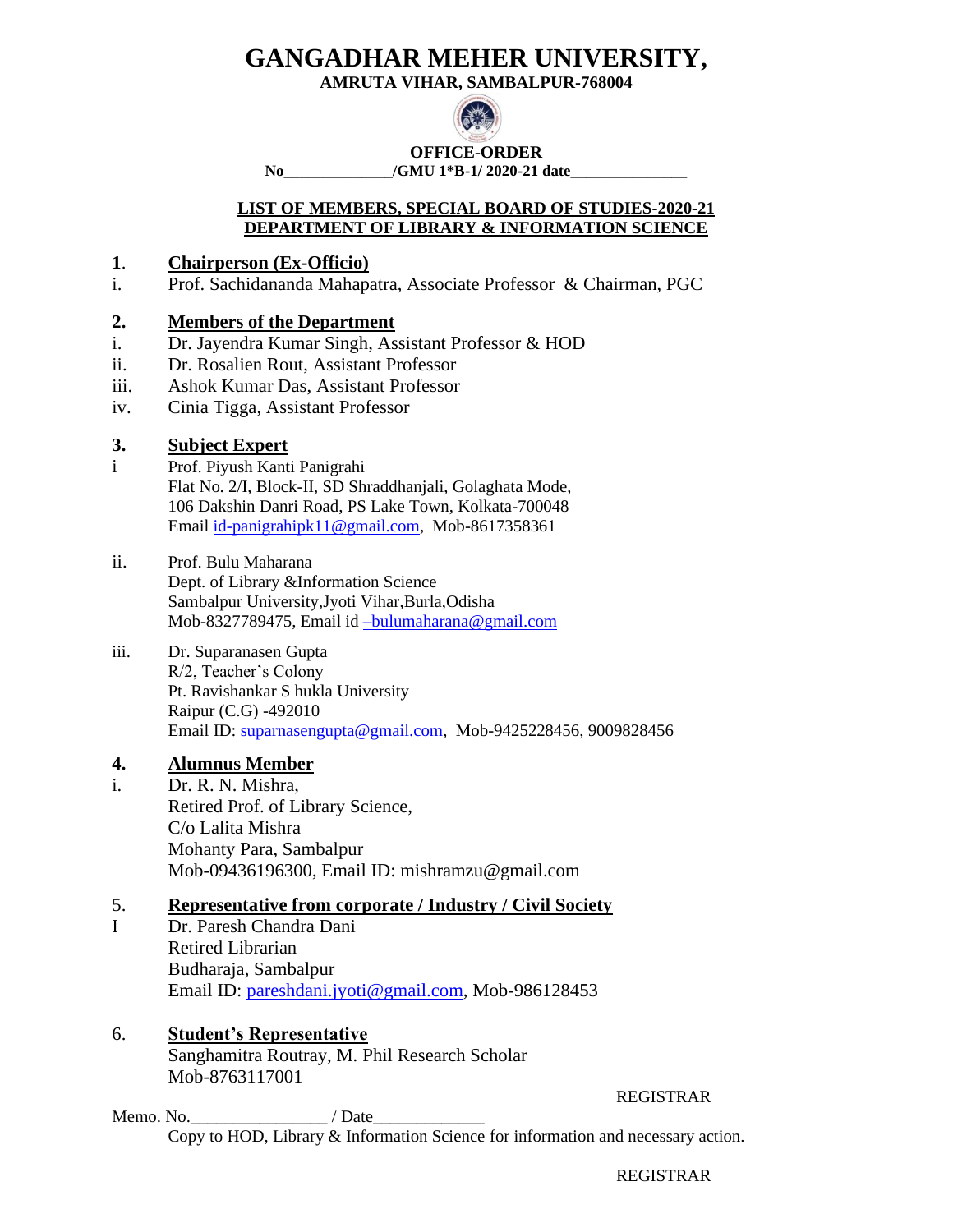**AMRUTA VIHAR, SAMBALPUR-768004**



**OFFICE-ORDER No\_\_\_\_\_\_\_\_\_\_\_\_\_\_/GMU 1\*B-1/ 2020-21 date\_\_\_\_\_\_\_\_\_\_\_\_\_\_\_**

# **LIST OF MEMBERS, BOARDS OF STUDIES-2020-21 SCHOOL OF MATHEMATICS**

### **1**. **Chairperson (Ex-Officio)**

i. Dr. Bijaya Laxmi Panigrahi, Asso. Professor & HOD

### **2. Members of the Department**

- i. Dr. Yudhisthir Jamudulia, Assistant Professor
- ii. Dr. Pinaki Baliarsingh, Assistant Professor
- iii. Dr. Ashrita Patra, Assistant Professor
- iv. Ms. Laxmi Majhi, Assistant Professor

# **3. Subject Expert**

i. Professor Kishor Ch. Pati, Department of Mathematics NIT, Rourkela, Sundargarh Email: [kcpati@nitrkl.ac.in](mailto:kcpati@nitrkl.ac.in), Ph-0661-12462710 (office)

### ii. Dr. Jayaprakash Panda, Professor & HOD, Dept. of Mathematics VSSUT, Burla, Sambalpur Email: [jppanda\\_math@vssut.ac.in,](mailto:jppanda_math@vssut.ac.in) [jpanda123@gmail.com](mailto:jpanda123@gmail.com) Mob-9861060192

# **4. Alumnus Member**

i. Dr. A. K. Mishra, Retd. Professor Berhampur University & Ex-director IMA Sankhya Kuteera, Golkunda, Jagruti Vihar, Odisha-768020 Email ID: [akshyam2001@yahoo.co.in](mailto:akshyam2001@yahoo.co.in)

# **5. Representative from the Corporate/Industry/Civil Society**

i. Ms. Itishree Priyadarshini Assistant Director, Planning & Monitoring Unit

# **6. Student's Representative**

i Mr Muktikanta Behera, M. Phil Student

REGISTRAR

Memo. No.\_\_\_\_\_\_\_\_\_\_\_\_\_\_\_\_ / Date\_\_\_\_\_\_\_\_\_\_\_\_\_ Copy to HOD, Mathematics for information and necessary action.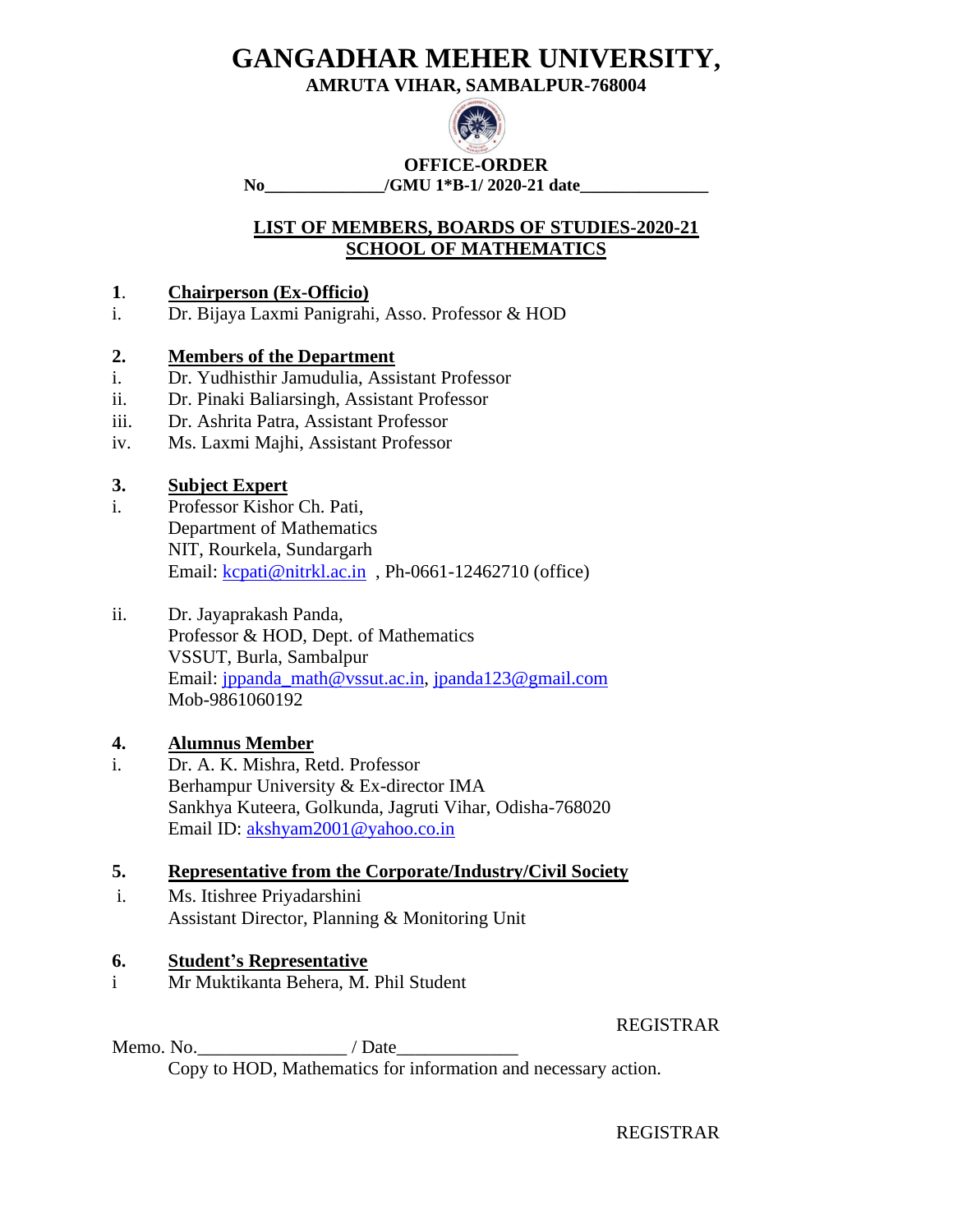**AMRUTA VIHAR, SAMBALPUR-768004**



**OFFICE-ORDER No\_\_\_\_\_\_\_\_\_\_\_\_\_\_/GMU 1\*B-1/ 2020-21 date\_\_\_\_\_\_\_\_\_\_\_\_\_\_\_**

**LIST OF MEMBERS, BOARDS OF STUDIES-2020-21 SCHOOL OF ODIA**

### **1**. **Chairperson (Ex-Officio)**

i. Dr. Santosh Kumar Rath, Professor, Bhima Bhoi Research Chair

### **2. Members of the Department**

- i. Dr. Laxmi Priya Behera, Assistant Professor & HOD
- ii. Dr. Parikhita Bhoi, Assistant Professor
- iii. Dr. Swapnarani Singh, Assistant Professor
- iv. Dr. Ranjan Sethi, Assistant Professor

### **3. Subject Expert**

- i. Prof. Dr. Manindra Kuamr Meher, Department of Odia, F. M. University, Baleswar Email: [manindrasu@gmail.com,](mailto:manindrasu@gmail.com) Mob-9937365698
- ii. Prof. Ashok Kumar Dash Retired Professor of Odia Sambalpur University, Jyoti Vihar, Burla Email: [akdash59@gmail.com,](mailto:akdash59@gmail.com,) Mob-9437420584
- iii. Prof. Manoranjan Pradhan, Dept. of Odia, Viswa Bharati, Santiniketan Email : [mpradhan902@yahoo.com,](mailto:mpradhan902@yahoo.com) Mob-9434210198

### **4. Alumnus Member**

i. Prof. Samar Muduli, Retired Professor of Odia Sambalpur University Email [samarmuduli06@gmail.com,](mailto:samarmuduli06@gmail.com) Mob-9439036118

### **5. Representative from the Corporate/Industry/Civil Society**

i. Prof. Kumud Ranjan Panigrahi Retired Professor, Sambalpur University Email: [krpanigrahi5@gmail.com,](mailto:krpanigrahi5@gmail.com) Mob-9437219014

### **6. Student's Representative**

i Rajib Lochan Sahu, M. Phil Scholar

REGISTRAR

Memo No.\_\_\_\_\_\_\_\_\_\_\_\_\_\_\_\_ / Date\_\_\_\_\_\_\_\_\_\_\_\_\_ Copy to HOD, Odia for information and necessary action.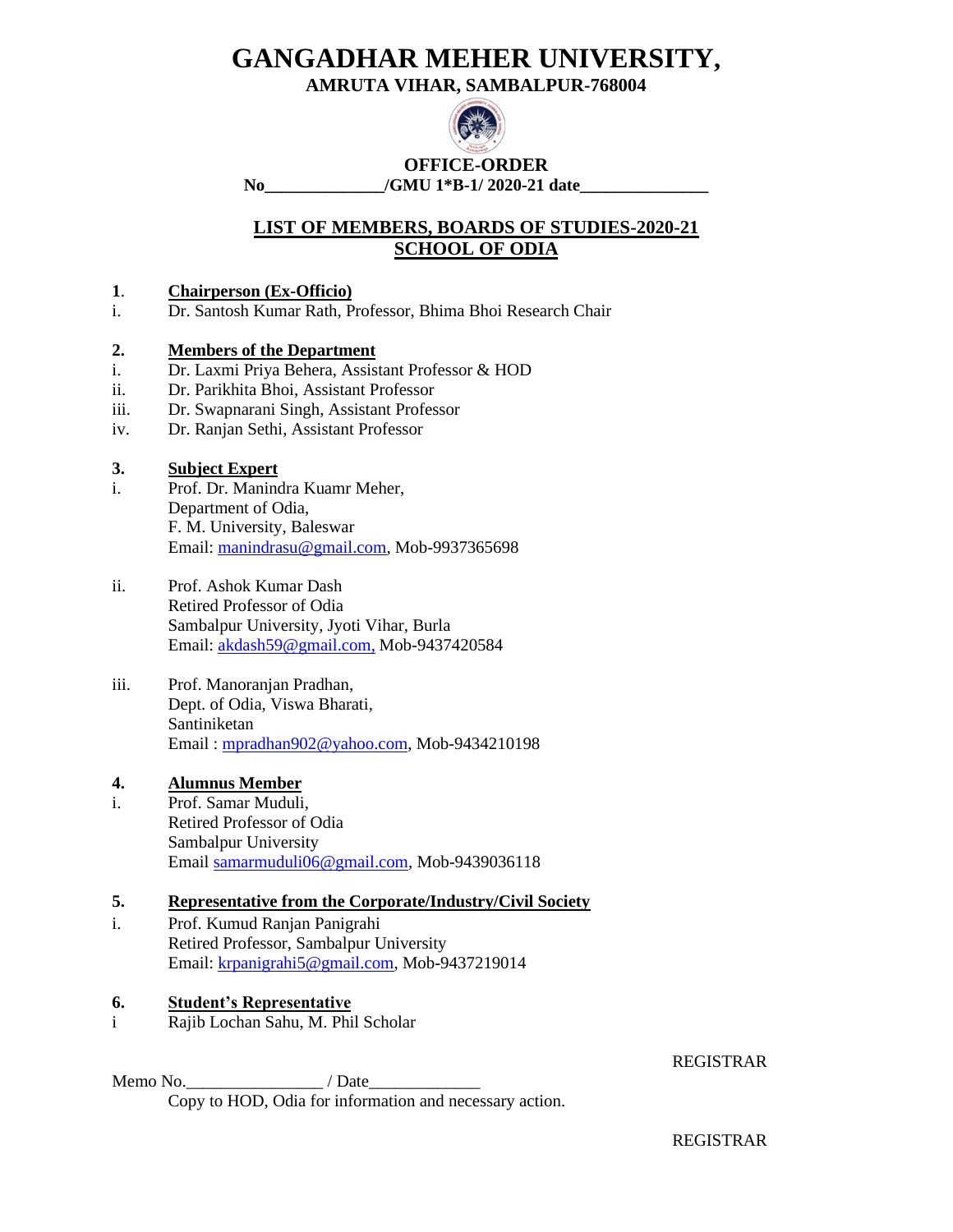**AMRUTA VIHAR, SAMBALPUR-768004**



**OFFICE-ORDER No\_\_\_\_\_\_\_\_\_\_\_\_\_\_/GMU 1\*B-1/ 2019-20 date\_\_\_\_\_\_\_\_\_\_\_\_\_\_\_**

# **LIST OF MEMBERS, BOARDS OF STUDIES-2019-20 SCHOOL OF PHILOSOPHY**

# **1**. **Chairperson (Ex-Officio)**

i. Prof. Mohin Mahammad, Professor & HoD

# **2. Members of the Department**

- i. Smt. Sulagna Choudhury, Asst. Professor
- ii. Dr. Ashok Kumar Tarai, Asst. Professor
- iii. Dr. Subhankari Pati, Asst. Professor
- iv. Mr. Jamric Ekka, Asst. Professor

# **2. Subject Expert**

i. Dr. Kailsh Dash Asso. Professor of Philosophy & HoD Rajdhani College, Bhubaneswar Mob-943729404, Email: [kcdash60@gmail.com](mailto:kcdash60@gmail.com)

### ii. Dr. Sachindra Roul

Retired Associate Professor of Philosophy Ravenshaw University, Cuttack Email: [roulsachindra@gmail.com,](mailto:roulsachindra@gmail.com,) Mob-9437604077

# **3. Alumnus Member**

i. Dr. Sudarsan Pujari Retd. Principal, Women's College, Bargarh Gobindtola, Sambalpur, Mob-9437059955

# 4. **Representative from Civil Society**

Sri Krushna Ch. Panda, Retd. Reader in Philosophy Govt. Women's College, Sambalpur Pradhanpada, Sambalpur, Mob-8895918109

# **5. Student's Representative**

i. Suresh Rohidas, Ph.D. Scholar

REGISTRAR

Memo No.  $\blacksquare$  / Date Copy to HOD, Philosophy for information and necessary action.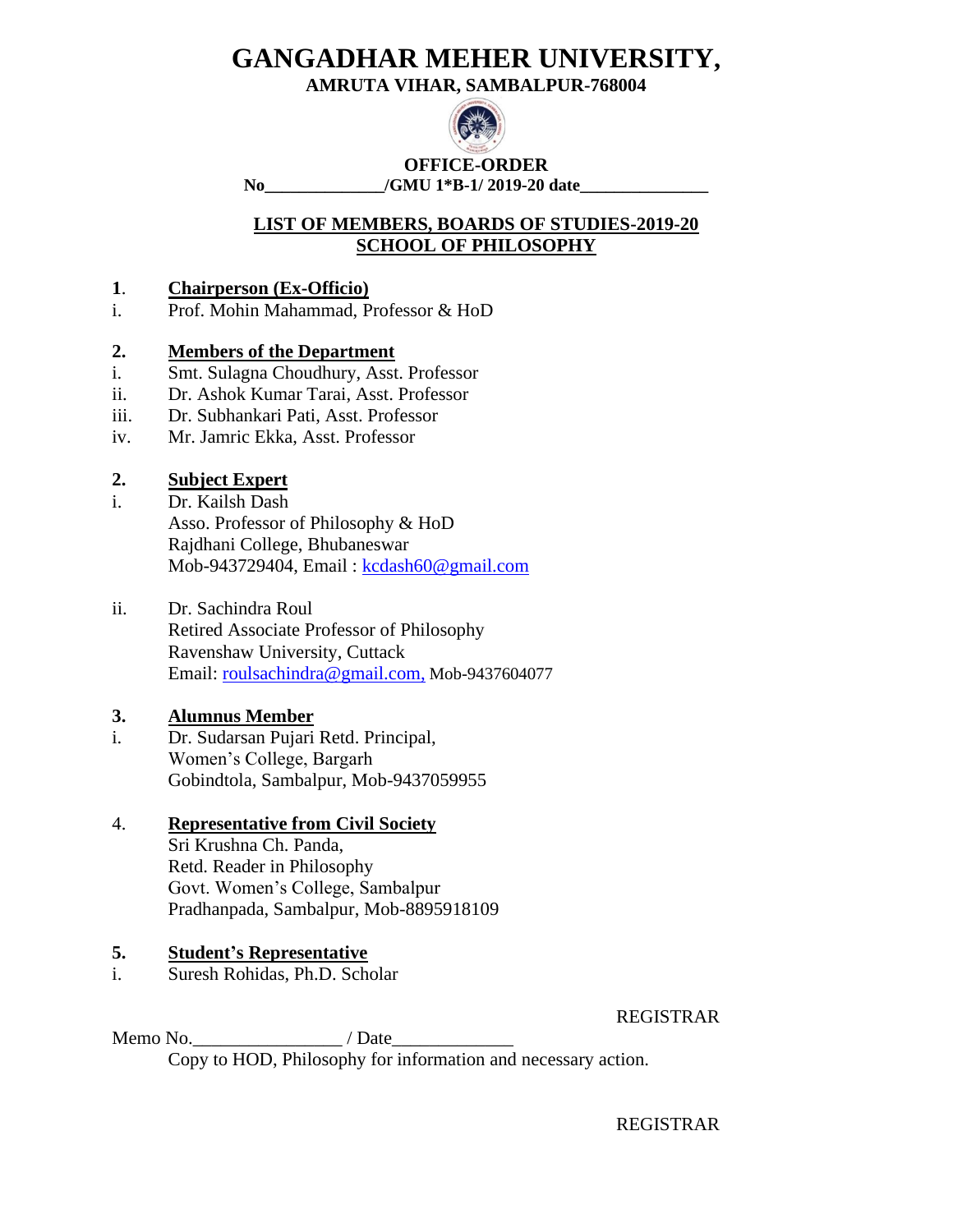**AMRUTA VIHAR, SAMBALPUR-768004**



**OFFICE-ORDER No\_\_\_\_\_\_\_\_\_\_\_\_\_\_/GMU 1\*B-1/ 2020-21 date\_\_\_\_\_\_\_\_\_\_\_\_\_\_\_**

# **LIST OF MEMBERS, BOARDS OF STUDIES-2020-21 SCHOOL OF PHYSICS**

# **1**. **Chairperson (Ex-Officio)**

i. Dr Susanta Kumar Dash, Professor and HOD of Physics

# **2. Members of the Department**

- i. Dr. Namita Shandangi, Associate Professor of Physics
- ii. Dr. P. K. Samal, Associate Professor of Physics
- iii. Dr. A. P. Chakraverty, Assistant Professor of Physics
- iv. Dr. P. Purohit, Assistant Professor of Physics
- v. Dr. G. Behera, Assistant Professor of Physics
- vi Dr. J. S. Hansdha,Assistant Professor of Physics

# **3. Subject Expert**

- i. Prof. Prasanta Kumar Datta Department of Physics, IIT Kharagpur Email: [pkdatta@phy.iitkgp.ac.in,](mailto:pkdatta@phy.iitkgp.ac.in) [pkdatta.iitkgp@gmail.com](mailto:pkdatta.iitkgp@gmail.com)
- ii. Dr Banarji Behera Department of Physics Sambalpur University, Jyoti Vihar, Burla Email : [banarjibehera@gmail.com,](mailto:banarjibehera@gmail.com) [bbanarji@suniv.ac.in](mailto:bbanarji@suniv.ac.in)

# **4. Alumnus Member**

- i. Dr. P. Nayak Retired Professor of Sambalpur University, Jyoti Vihar, Burla Emeritus Scientist of CSIR Email- [pbnayak@gmail.com](mailto:pbnayak@gmail.com)
- ii. Sri N.B. Pradhan , Associate of Physics Govt. Women's College, Sambalpur

# 5. **Representative from Civil Society**

- i. Dr. Santosh Kumar Dash Retired Reader in PHYSICS Secretary, SETU, Sambalpur
- **6. Student's Representative**
- i. Akankhya Sahu M.Phil Student

### REGISTRAR

Memo No. 42.4 / Date

Copy to HOD, Philosophy for information and necessary action.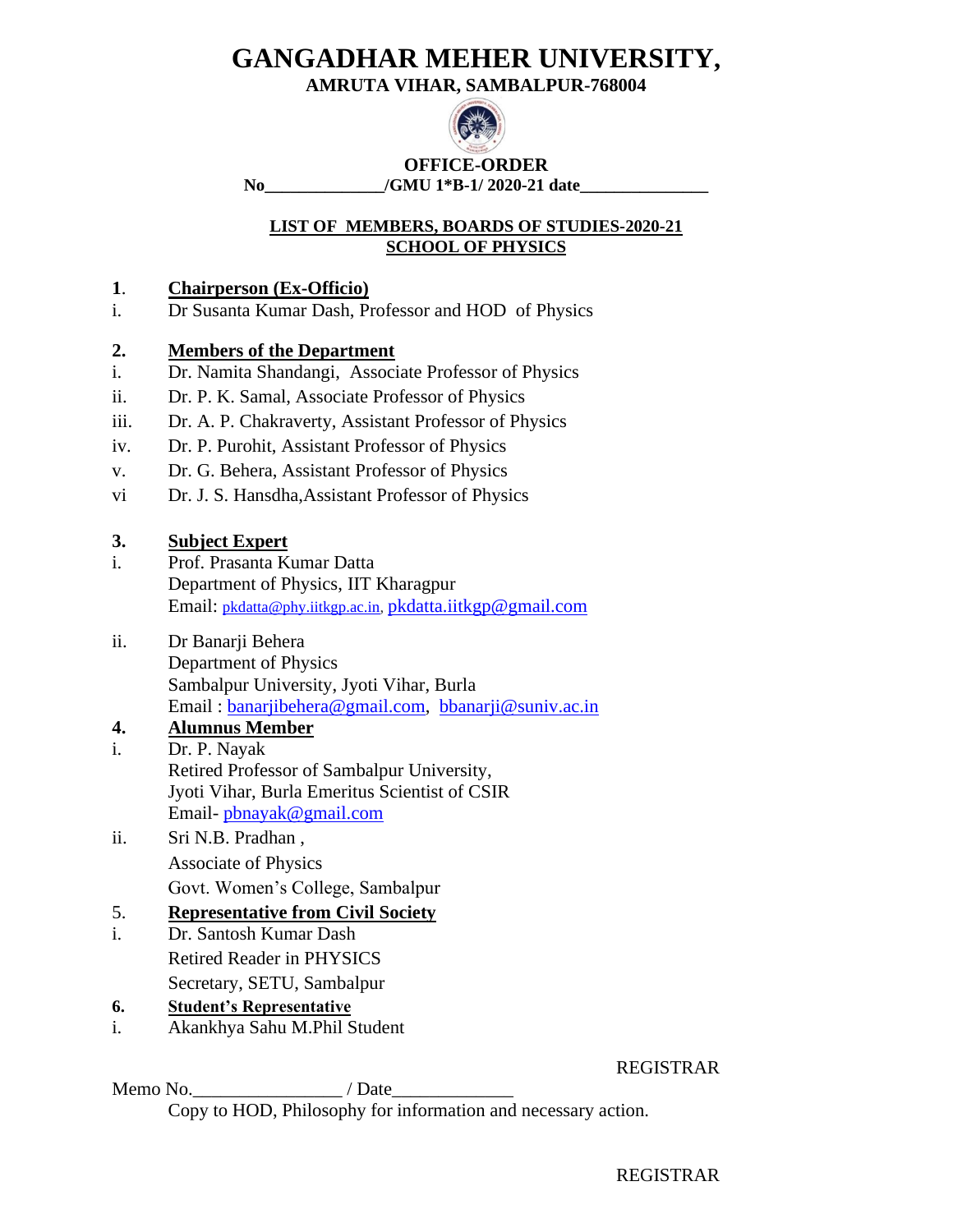**AMRUTA VIHAR, SAMBALPUR-768004**



# **OFFICE-ORDER**

**No\_\_\_\_\_\_\_\_\_\_\_\_\_\_/GMU 1\*B-1/ 2020-21 date\_\_\_\_\_\_\_\_\_\_\_\_\_\_\_**

#### **LIST OF MEMBERS, BOARDS OF STUDIES-2020-21 SCHOOL OF POLITICAL SCIENCE**

- **1**. **Chairperson (Ex-Officio)**
- i. Prof. Gyanaranjan Swain, Professor & HOD

#### **2. Members of the Department**

- i. Dr. Sikata Panda, Associate Professor
- ii. Dr. Pratima Sarangi, Assistant Professor
- iii. Dr. Keshab Chandra Rath, Assistant Professor
- iv. Dr. Banita Mahanandia, Assistant Professor

### **3. Subject Expert**

- i. Prof. Asima Sahu, Professor, Department of Political Science Ravenshaw University, Cuttack Mob-9437176744
- ii. Dr. Sribanta Dash, Retired Reader in Pol. Science Sahajog Nagar, Sambalpur Mob-8895045256, email ID: sribantadash50@gmail.com
- iii. Dr. M. R. Pujari, Associate Professor of Pol. Science RDE, Sambalpur, Mob-9437403013, email ID: [manaspujari@rediffmail.com](mailto:manaspujari@rediffmail.com)
- iv. Dr. (Mrs.) Johani Xaxa Prof. of Pol. Science Sambalpur University, Jyoti Vihar, Burla [johanixaxa61@gmail.com](mailto:johanixaxa61@gmail.com)
- v. Prof. Gitanjali Dash, Professor, School of Social Science F. M. University, Balasore, Mob-9437147640

### **4. Alumnus Member**

i. Prof. R. L. Mishra, Retired Professor of Pol. Science Modipada, Sambalpur Mob-9937305806, email: [rajsai2014@outlook.com](mailto:rajsai2014@outlook.com)

#### **5. Representative from Civil Society**

i. Sri Siba Nanda, MA in Pol. Science Jounalist, The Samaya, Deheripali, Sambalpur, Mob-9437137331, email: [sibanadasbp@gmail.com](mailto:sibanadasbp@gmail.com)

#### **6. Student Representative**

i. Rajesh Meher, M. Phil Student

Memo No.\_\_\_\_\_\_\_\_\_\_\_\_\_\_\_\_ / Date\_\_\_\_\_\_\_\_\_\_\_\_\_

Copy to HOD, Political Science for information and necessary action.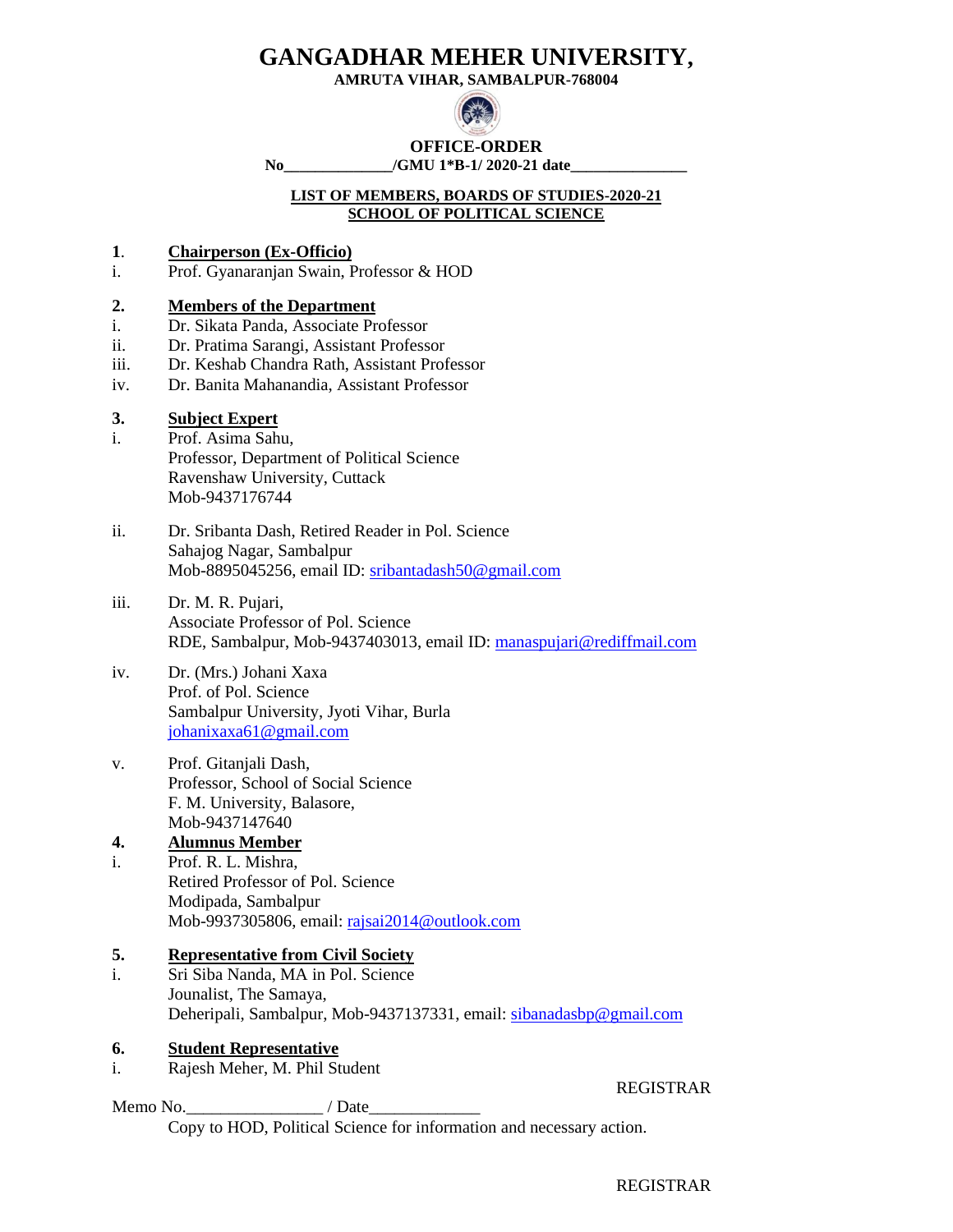**AMRUTA VIHAR, SAMBALPUR-768004**



**OFFICE-ORDER** No /GMU 1<sup>\*</sup>B-1/ 2020 date

### **LIST OF MEMBERS, BOARDS OF STUDIES-2019-20 SCHOOL OF PSYCHOLOGY**

### **1**. **Chairperson (Ex-Officio)**

i. Dr. Rajashree Baral, Associate Professor of Education

### **2. Members of the Department**

- i. Dr. Samita Acharya, Assistant Professor & HOD
- ii. Ms. Puspa Hembrum, Assistant Professor
- iii. Dr. Rupashree Goswami, Assistant Professor
- iv. Dr. Rupashree Brahmakumari Assistant Professor
- v. Dr. Sanjukta Padhi, Assistant Professor
- vi. Dr. Vanishree Panda, Lecturer
- vii. Dr. Digimani Soren, Lecturer

### **3. Subject Expert**

- i. Prof. Sangeeta Rath, (Dean) Dept. of Psychology Ravenshaw University, Cuttack email: [sangeeta.rath@yahoo.com](mailto:sangeeta.rath@yahoo.com)
- ii. Prof. Bhaswati Pattnaik, (HoD) Dept. of Psychology Utkal University, Bhubaneswar email: [bhaswati.patnaik@gmail.com](mailto:bhaswati.patnaik@gmail.com)
- iii. Dr. Jasobanta Mohapatra , (HoD) HOD, Dept. of Clinical Psychology, Mental Health Institute, SCB Medical College, Cuttack-753001, email ID: [jashobanta.orissa@gmail.com](mailto:jasobanta.orissa@gmail.com) , Mob-9437256903
- **4. Alumnus Member**
- i. Dr. T. P. Panda, Retired Reader G. M Auto. College, Sambalpur, email ID: [tppanada@gmail.com](mailto:tppanada@gmail.com), Mob-8456821941

### **5. Representative from Civil Society**

- i. Sri. Anadi Meher, Retired Reader Pradhanpada, Sambalpur , Mob-9437564615
- i. Dr. Tarangini Mishra Retire Reader in Psychology Block-C/206, Green Park Residency Near Mahila Thana, Laxmi Talkies Road, Sambalpur, email ID: [taranginimishra083@gmail.com](mailto:taranginimishra083@gmail.com)

### **5. Student's Representative**

i. Nilamani Maharana, Ph.D. Scholar

Memo No.  $\blacksquare$  / Date

REGISTRAR

Copy to HOD, Psychology for information and necessary action.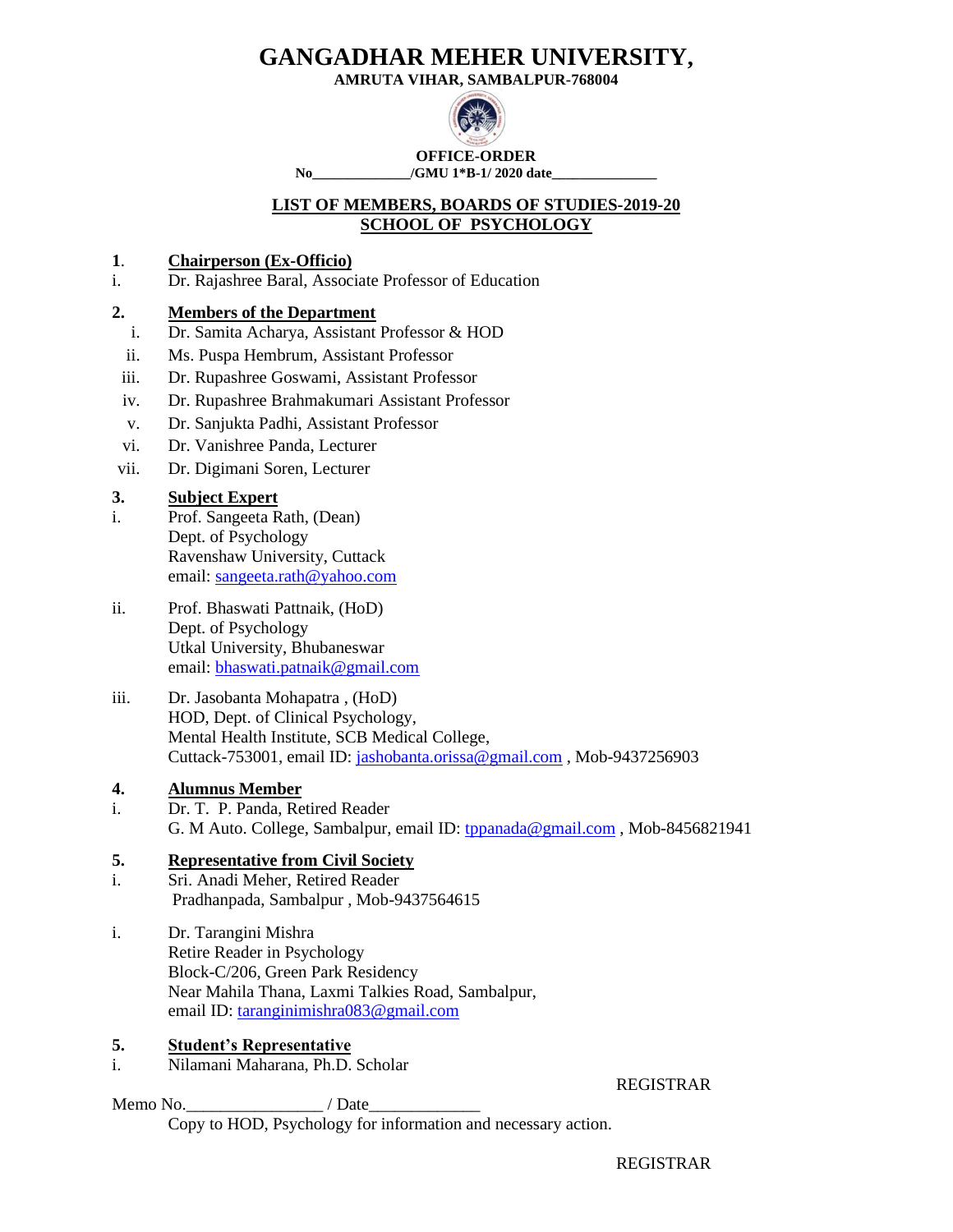**AMRUTA VIHAR, SAMBALPUR-768004**



**OFFICE-ORDER No\_\_\_\_\_\_\_\_\_\_\_\_\_\_/GMU 1\*B-1/ 2020-21 date\_\_\_\_\_\_\_\_\_\_\_\_\_\_\_**

### **LIST OF MEMBERS, BOARDS OF STUDIES-2020-21 SCHOOL OF SANSKRIT**

# **1**. **Chairperson (Ex-Officio)**

i. Prof. Sachidannada Mahapatra, Professor & HOD

# **2. Members of the Department**

- i. Dr. Suneli Dei, Assistant Professor
- ii. Dr. Sushree Sasmita Pati, Assistant Professor
- iii. Dr. Prasanta Kumar Sethi, Assistant Professor
- iv. Sri Sala Besra, Assistant Professor
- v. Sri Dharmaraj Bag, Assistant Professor

# **3. Subject Expert**

- i. Prof. Suloka Sundar Mohanty Retd. Professor & Former Principal G. M. (Auto.) College, Sambalpur Mob-9439809400, Email ID: [mohantypmitra@gmail.com](mailto:mohantypmitra@gmail.com)
- ii. Dr. Subash Chandra Dash Associate Professor, Dept. of Sanskrit Utkal University, Vani Vihar, Bhubaneswar, Mob-7894437449 [Email: subashchandradash@yahoo.co.in](mailto:Email:%20subashchandradash@yahoo.co.in)

#### iii. Dr. Basanta Kumar Mishra Associate Professor of Sanskrit Dept. of Sahitya, SDSV, Puri Shri Jagannath Sanskrit Univesrity, Puri, Mob-6370408194, Email ID: [drbasantamishra@gmail.com](mailto:drbasantamishra@gmail.com)

# **4. Alumnus Member**

i. Dr. Falguni Mahanandia, Retired Asso. Professor, Rajendra (Auto.) College, Bolangir, Mob-9437132379 Email : fmahanandia@gmail.com

# **5. Representative from Civil Society**

i. Dr. Sarita Pujari Retd. Associate Professor of Sanskrit Mob: 9937101817, Email: [s.pujari@osou.ac.in](mailto:s.pujari@osou.ac.in)

# **6. Student's Representative**

i. Debasmita Nayak M.Phil Scholar Mob: 9124049091, Email: [debasmitanayak17@gmail.com](mailto:debasmitanayak17@gmail.com)

REGISTRAR

Memo No.

Copy to HOD, Sanskrit for information and necessary action.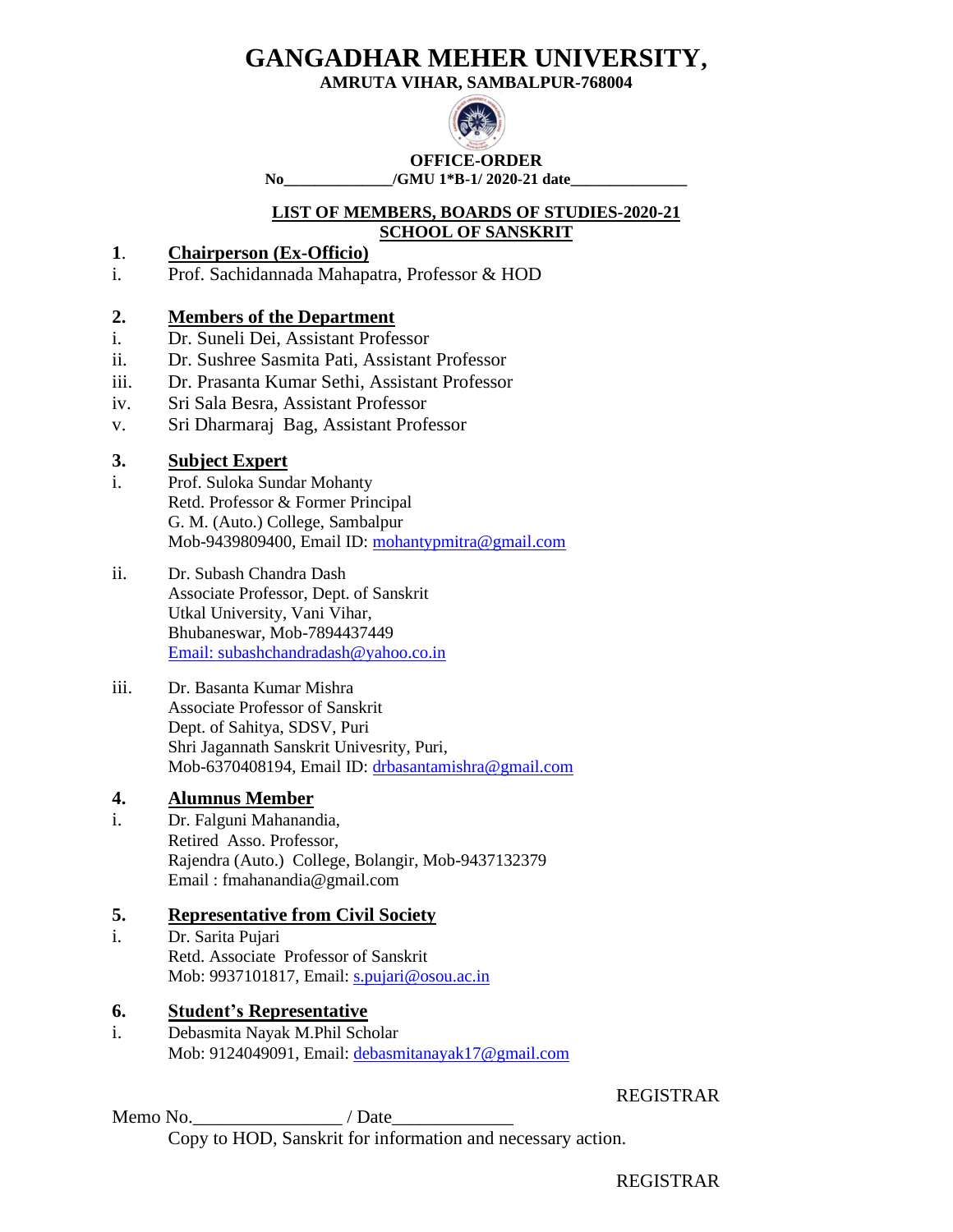**AMRUTA VIHAR, SAMBALPUR-768004**



**OFFICE-ORDER No\_\_\_\_\_\_\_\_\_\_\_\_\_\_/GMU 1\*B-1/ 2019-20 date\_\_\_\_\_\_\_\_\_\_\_\_\_\_\_**

### **LIST OF MEMBERS, BOARDS OF STUDIES- 2019-20 SCHOOL OF SOCIOLOGY**

### **1**. **Chairperson (Ex-Officio)**

i. Prof. Mohin Mahammad, Professor & HOD, Philosophy

### **2. Members of the Department**

- i. Dr. Manosmita Mahapatra, Assistant Professor & HOD
- ii. Dr. Kumud Chandra Panigrahi, Assistant Professor

### **3. Subject Expert**

- i. Prof. Tattwamasi Paltasingha Department of Sociology Sambalpur University, Jyoti Vihar, Burla, email: [tpaltasingha@gmail.com](mailto:tpaltasingha@gmail.com) Mob-9439582596
- ii. Prof. Navaneeta Rath, Department of Sociology, Utkal University, Bhubaneswar Email: [navaneeta.rath@gmail.com](mailto:navaneeta.rath@gmail.com)
- iii. Dr. Bikram Keshari Mishra Associate Professor & Head Department of Sociology Raveshnshaw University, Cuttack Email: [bikramjnu@gmail.com,](mailto:bikramjnu@gmail.com) Mob-9439849565

### **4. Representative from Corporate / Industry Sector/ Civil Society**

i. Dr. Rukmini Panda, Gender Specialization, OXFAM, India, Bhubaneswar Email: [rukmini@oxfamindia.org,](mailto:rukmini@oxfamindia.org) Mob-9439339388

### **5. Student Representative**

i. Ankita Chakraborty, PG 2<sup>nd</sup> year, School of Sociology

REGISTRAR

Memo No. Copy to HOD, Sociology for information and necessary action.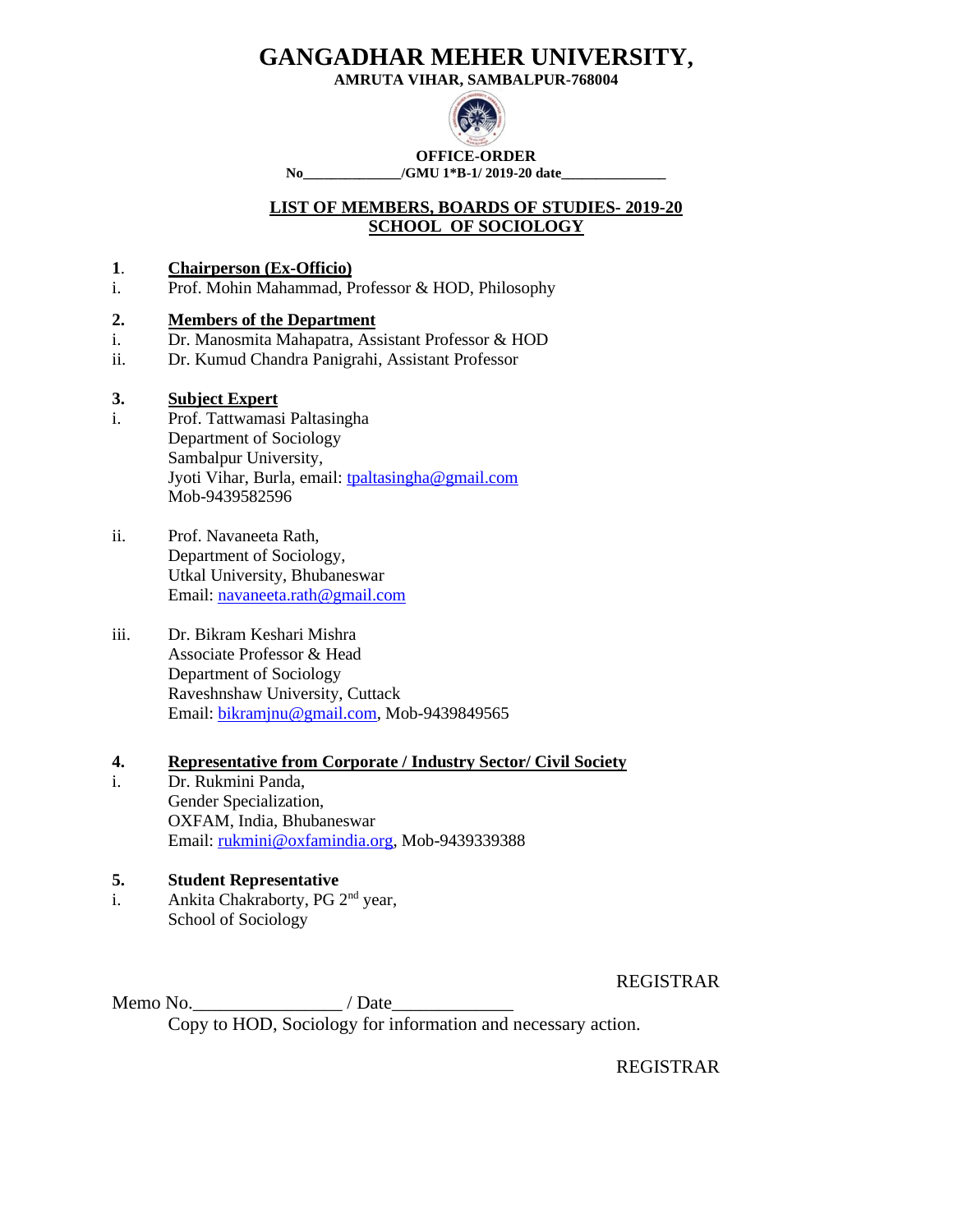**AMRUTA VIHAR, SAMBALPUR-768004**



### **OFFICE-ORDER** No /GMU 1<sup>\*</sup>B-1/ 2020-21 date **LIST OF MEMBERS, BOARDS OF STUDIES-2020-21 DEPARTMENT OF STATISTICS**

# **1**. **Chairperson (Ex-Officio)**

i. Dr. Ranjan Kumar Sahoo Associate Professor & HOD of Education

# **2. Members of the Department**

- i. Dr. Rajendra Gartia, Assistant Professor
- ii. Dr. Nirupama Sahoo, Assistant Professor

# 3. **Subject Expert**

- i. Dr. Kunja Behari Panda. Prof. &Head ,Dept. of Statistics, Utkal University, Bhubaneswar-751004 Email id : [kbpanda62@yahoo.com](mailto:kbpanda62@yahoo.com) Mob: 9437357249
- ii. Dr. Pravat Sarangi, Associate Prof.& Head, Dept. of Statistics Ravenshaw University,Cuttack-753003 Email [id-sarangipravatkumar@gmail.com,](mailto:id-sarangipravatkumar@gmail.com) Mob: 7008961158
- iii. Dr. Monalisa Patnaik, Reader & Head,Dept. of Statistics Sambalpur University, Burla Email Id: [monalisha1977@gmail.com,](mailto:monalisha1977@gmail.comn) Mob: 8895436436
- iv. Dr. Somanath Bag, Retired Professor, Dept. of Statistics Sambalpur University,Burla Email Id: [sbag@gmail.com](mailto:sbag@gmail.com)
- v. Dr. B.L. Panigrahi, Head, School of Mathematics G.M. University.Sambalpur Mob: 8480183467

# **3. Alumnus Member**

i. Dr. Radheshyam Jena, Retd. Reader in Statistics G. M. (Auto) College, Sambalpur Danipali, Budharaja, Sambalpur Mob: 9556624078

# **4. Representative from Corporate / Industry / Civil Society**

i. Miss Itishree Priyadarsini, OSS ,Assistant Director District Planning & Monitoring Unit, Sambalpur Email Id: [itishree.priyadarshini93@gmail.com](mailto:itishree.priyadarshini93@gmail.com)

# **5. Student's Representative**

i. Prasant Sahoo, Ph.D Scholar

Memo No.  $\blacksquare$  / Date

REGISTRAR

Copy to HOD, Statistics for information and necessary action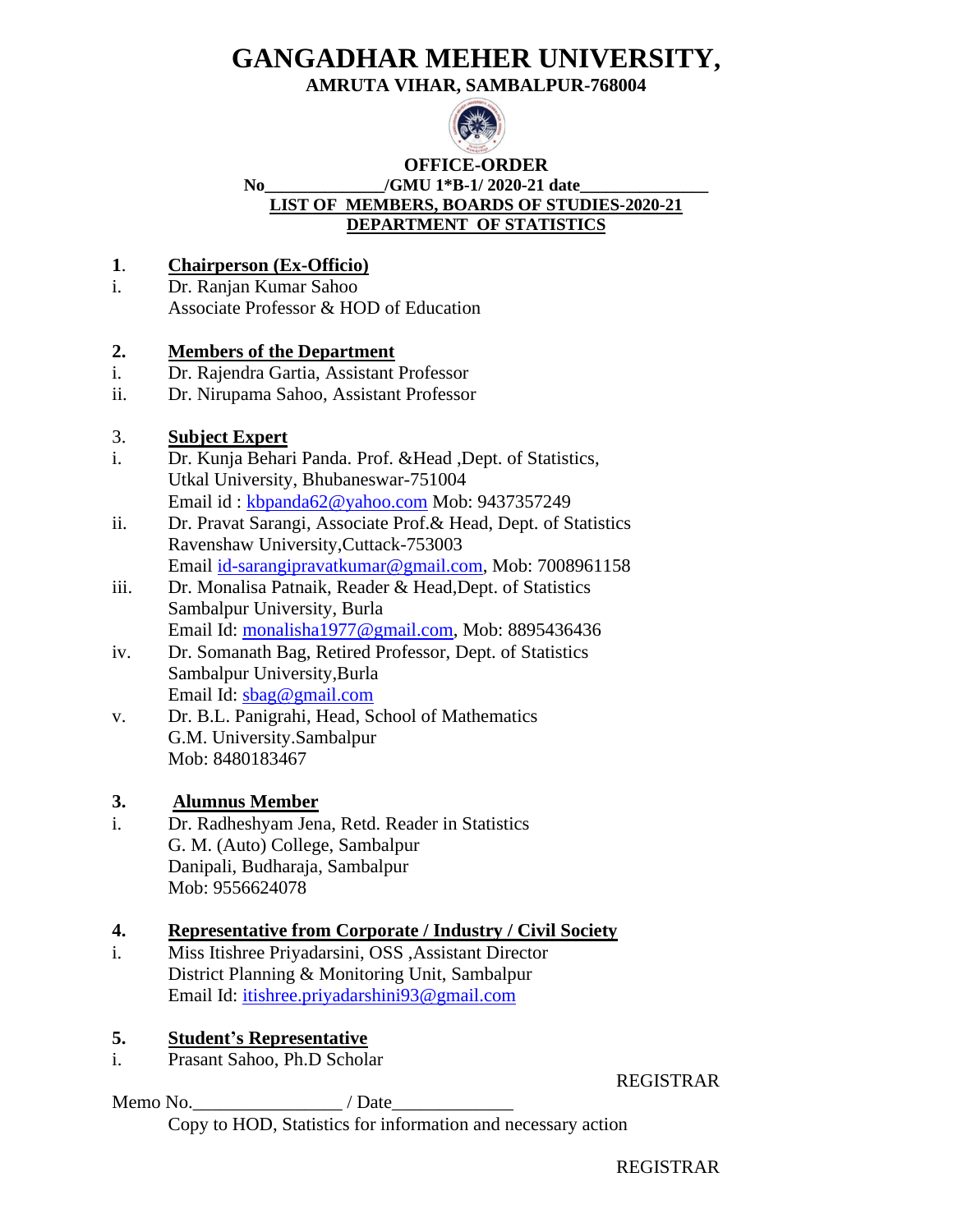**AMRUTA VIHAR, SAMBALPUR-768004**



**OFFICE-ORDER No\_\_\_\_\_\_\_\_\_\_\_\_\_\_/GMU 1\*B-1/ 2020-21 date\_\_\_\_\_\_\_\_\_\_\_\_\_\_\_**

# **LIST OF MEMBERS, BOARDS OF STUDIES-2020-21 SCHOOL OF ZOOLOGY**

# **1**. **Chairperson (Ex-Officio)**

i. Dr. H.K Nayak, Associate Professor & HOD of Zoology

# **2. Members of the Department**

- i. Sri S. S. Naik, Assistant Professor
- ii. Dr. D.K Sahu, Assistant Professor (Special Invitee)
- iii. Dr. Prashanti Mishra, Assistant Professor (Special Invitee)

# **3. Subject Expert**

- i. Dr. (Mrs.) Luna Samanta Professor of Zoology Ravenshaw University, Cuttack Mob-9453285500, email: [luna\\_samanta@rediffmail.com](mailto:luna_samanta@rediffmail.com)
- ii. Dr. (Mrs.) Pravati Kumari Mahapatra Professor of Zoology Utkal University, Bhubaneswar Email: [Mahapatra.pk.zool@utkaluniversity.ac.in](mailto:Mahapatra.pk.zool@utkaluniversity.ac.in), Mob-9437281982

# **4. Alumnus Member**

i. Dr. Girish Chandra Pandia Retired Reader in Zoology AN Guha Lane, Sambalpur, Mob-9437263843, email: [girishpandia@gmail.com](mailto:girishpandia@gmail.com)

# **5. Representative From The Corporate/Industry/Civil Society**

i. Sri Dillip Kumar Panda Senior Manager, HR & Administration OPGC Ltd. , IB Thrmal Power Station, Banharpali, Jharsuguda email: [dilip.panda@opgc.co.in,](mailto:dilip.panda@opgc.co.in) Mo-9437052461

# **6. Student's Representative**

i. Mrunalmaya Mohanty,M.Phil Scholar Mob: 7008390051

REGISTRAR

Memo No.\_\_\_\_\_\_\_\_\_\_\_\_\_\_\_\_\_\_\_\_\_\_\_\_\_/ Date Copy to HOD, Zoology for information and necessary action.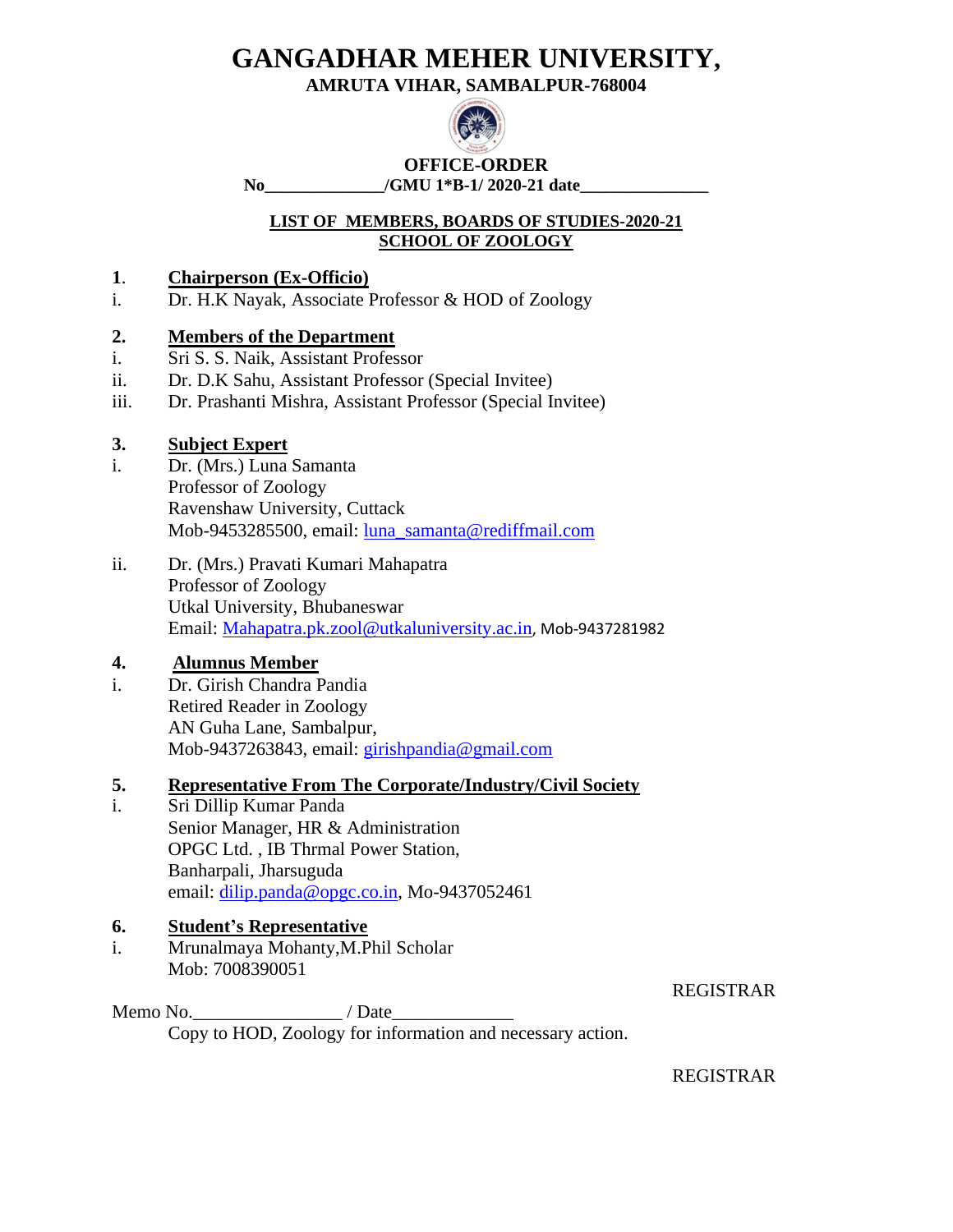**AMRUTA VIHAR, SAMBALPUR-768004**



**OFFICE-ORDER**

**No\_\_\_\_\_\_\_\_\_\_\_\_\_\_/GMU 1\*B-1/ 2020-21 date\_\_\_\_\_\_\_\_\_\_\_\_\_\_\_**

#### **LIST OF MEMBERS, BOARDS OF STUDIES-2020-21 SCHOOL OF COMPUTER SCIENCE & IT**

- **1**. **Chairperson (Ex-Officio)**
- i. Dr. Madhumita Panda, Associate Professor & HOD, Computer Science

### **2. Members of the Department**

- i. Mr. Samit Kumar Pradhan, Assistant Professor
- ii. Dr. Ajaya Kumar Tripathy, Assistant Professor
- iii. Dr. Usha Manasi Mohapatra, Assistant Professor

### **3. Subject Expert**

- i. Dr. Amiya Kumar Rath, Professor Department of Computer Science & Engineering VSSUT, Burla,Sambalpur
- ii Dr. Manas Ranjan Kabat, Associate Professor, Department of Computer Science & Engineering VSSUT, Burla, Sambalpur Email: [manas\\_kabat@yahoo.com](mailto:manas_kabat@yahoo.com)
- iii Dr. Mrutunjaya Panda Reader, Department of Computer Science Utkal University, Vani Vihar, BBSR Department of Computer Science & Engineering Email: [mrutyunjaya74@gmail.com](mailto:mrutyunjaya74@gmail.com)
- iv. Dr. Nalinikanta Barpanda Reader, Department of Electronics Sambalpur University,Jyoti Vihar,Burla Email: [nkbarpanda@suniv.ac.in](mailto:nkbarpanda@suniv.ac.in)

### **4. Alumnus Member**

i. Dr. Krishna Manjari Mishra Data Scientist, BHP, Australia Email: [krishnamanjari.mishra@gmail.com](mailto:krishnamanjari.mishra@gmail.com)

### **5. Representative from Corporate Society**

- i. Manish Kumar Agrawal Managing Principal Engineer (Engineering Director) Seagate Technology HDD (India) Pvt. Ltd., Pune Email: [manishekku@gmail.com](mailto:manishekku@gmail.com)
- **6. Student's Representative** Romeo Kumar Sahu, M. Phil Student

Memo No.\_\_\_\_\_\_\_\_\_\_\_\_\_\_\_\_ / Date\_\_\_\_\_\_\_\_\_\_\_\_\_

REGISTRAR

Copy to HOD, Computer Science for information and necessary action.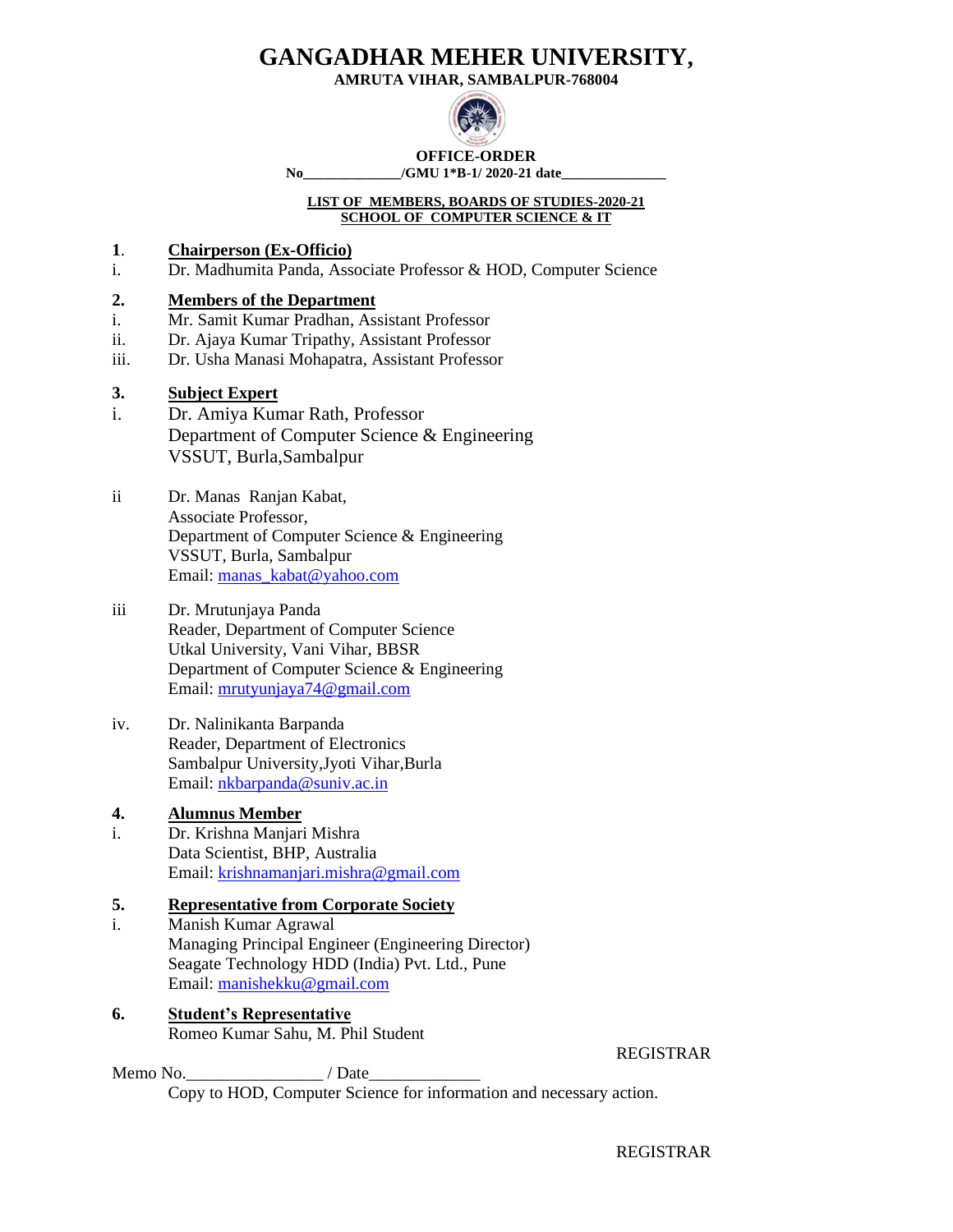**AMRUTA VIHAR, SAMBALPUR-768004**



**OFFICE-ORDER No\_\_\_\_\_\_\_\_\_\_\_\_\_\_/GMU 1\*B-1/ 2020-21 date\_\_\_\_\_\_\_\_\_\_\_\_\_\_\_**

# **LIST OF MEMBERS, BOARDS OF STUDIES-2020-21 DEPARTMENT OF MBA**

### **1. Chairperson (Ex-Officio)**

i. Dr. S.C. Acharya, Asso. Professor & HOD, Commerce,

### **2. Members of the Department**

- i. Dr. Sikata Panda, Asso. Professor, Political Science
- ii. Dr. Priyabrata Panda, Asst. Professor of commerce,
- iii. Sri Gyana Ranjan Bal, Assistant Professor, Commerce
- iv. Dr. Srinibash Dash, Assistant Professor in Management

### **3. Subjects Experts**

- i. Dr. P. C. Tripathy, Dept. of Business Administration Sambalpur University, Burla
- ii. Prof. A. K. Dash Mahapatra Department of MBA Sambalpur University, Jyoti Vihar Burla Email: [akdm.2002@gmail.com](mailto:akdm.2002@gmail.com)

# **4. Alumnus Member**

i. Dr. Bhabagrahi Mishra, Retired Reader in Economics, Sambalpur University Sarlakani, Sakhipada,, Sambalpur

# **5. Representative from the Corporate/Industry/Civil Society**

i. Sri K.D. Lenka, Retd. Reader, Dept. of Commerce, G. M. University, Sambalpur

# **6. Student's Representative**

i. Ankita Panda-MBA 2nd Year ,Roll No-UPC19MBA-001

REGISTRAR

Memo No.  $\blacksquare$  / Date Copy to Coordinator, MBA for information and necessary action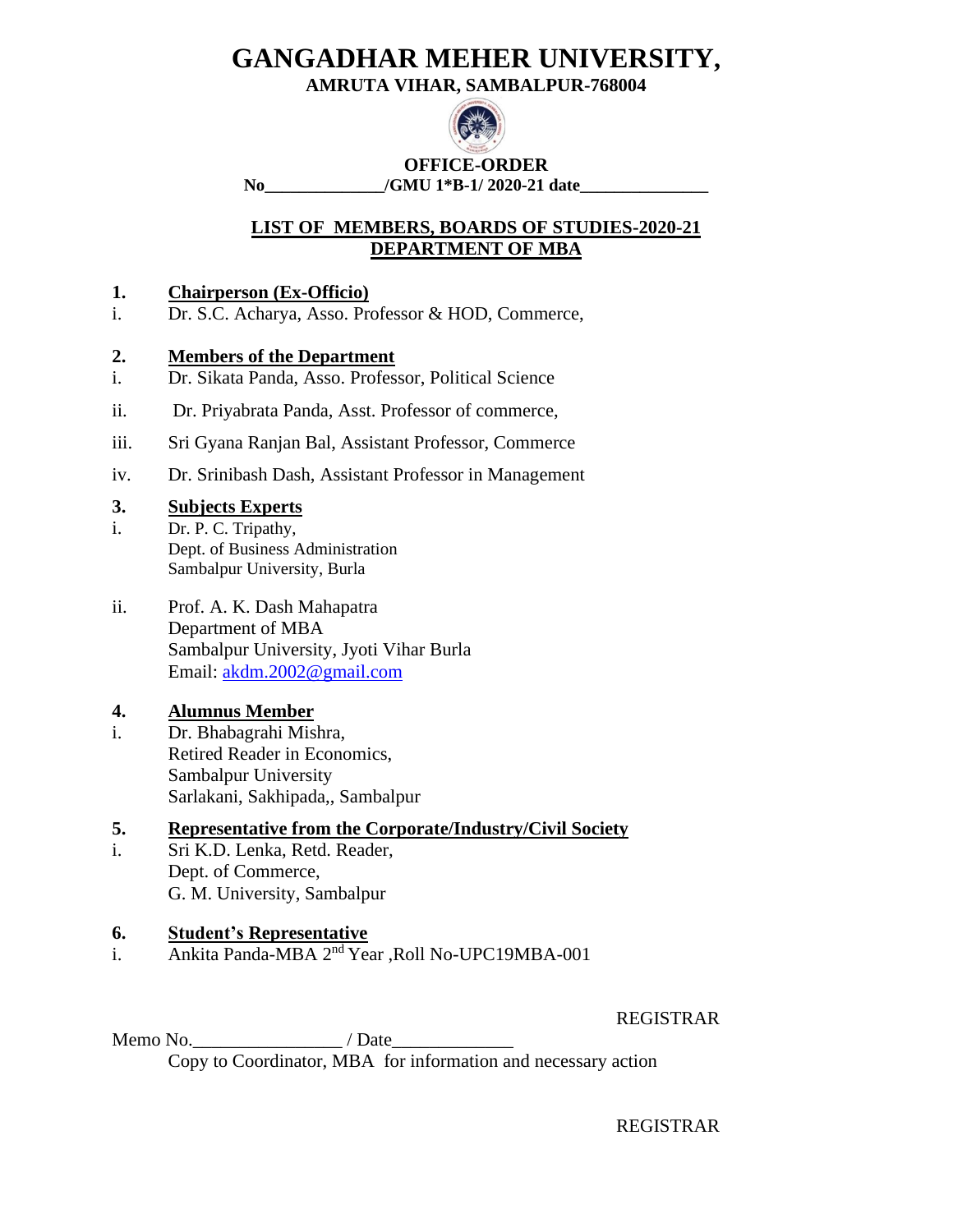**AMRUTA VIHAR, SAMBALPUR-768004**



**OFFICE-ORDER No\_\_\_\_\_\_\_\_\_\_\_\_\_\_/GMU 1\*B-1/ 2020-21 date\_\_\_\_\_\_\_\_\_\_\_\_\_\_\_**

# **LIST OF MEMBERS, BOARDS OF STUDIES-2020-21 DEPARTMENT OF BBA**

### **1. Chairperson (Ex-Officio)**

i. Dr. S.C. Acharya, HOD, Commerce, GMU

### **2. Members of the Department**

- i. Sri U.C. Pati, Asst. Professor of Economics G.M. University, Sambalpur
- ii. Dr. Priyabrata Panda, Assistant Professor, Commerce, G. M. University, Sambalpur
- iii. Dr. Srinibash Dash, Assistant Professor in Management, G. M. University, Sambalpur

### **3. Subjects Experts**

- i. Prof. A. K. Dash Mahapatra Department of MBA Sambalpur University, Jyoti Vihar Burla Email: [akdm.2002@gmail.com](mailto:akdm.2002@gmail.com)
- ii. Dr. Rajesh Swain, Associate Professor , NIIS Bhubaneswar Email: [rajesonukalu@gmail.com](mailto:rajesonukalu@gmail.com)

# **4. Alumni Member**

i. Dr. Bhabagrahi Mishra, Retired Reader in Economics, Sambalpur University Sarlakani, Sakhipada,, Sambalpur Email: [mishrabhabagrahi20@gmail.com](mailto:mishrabhabagrahi20@gmail.com)

### **5. Representative from the Corporate/Industry/Civil Society**

i. Dr. K. Sahu, Retired Reader in English Ainthapali, Sambalpur

### **6. Student's Representative**

i. **Sujata Behera, 2nd year BBA,PC19BBA-006**

REGISTRAR

Memo No.  $\blacksquare$  / Date Copy to Coordinator, MBA & BBA for information and necessary action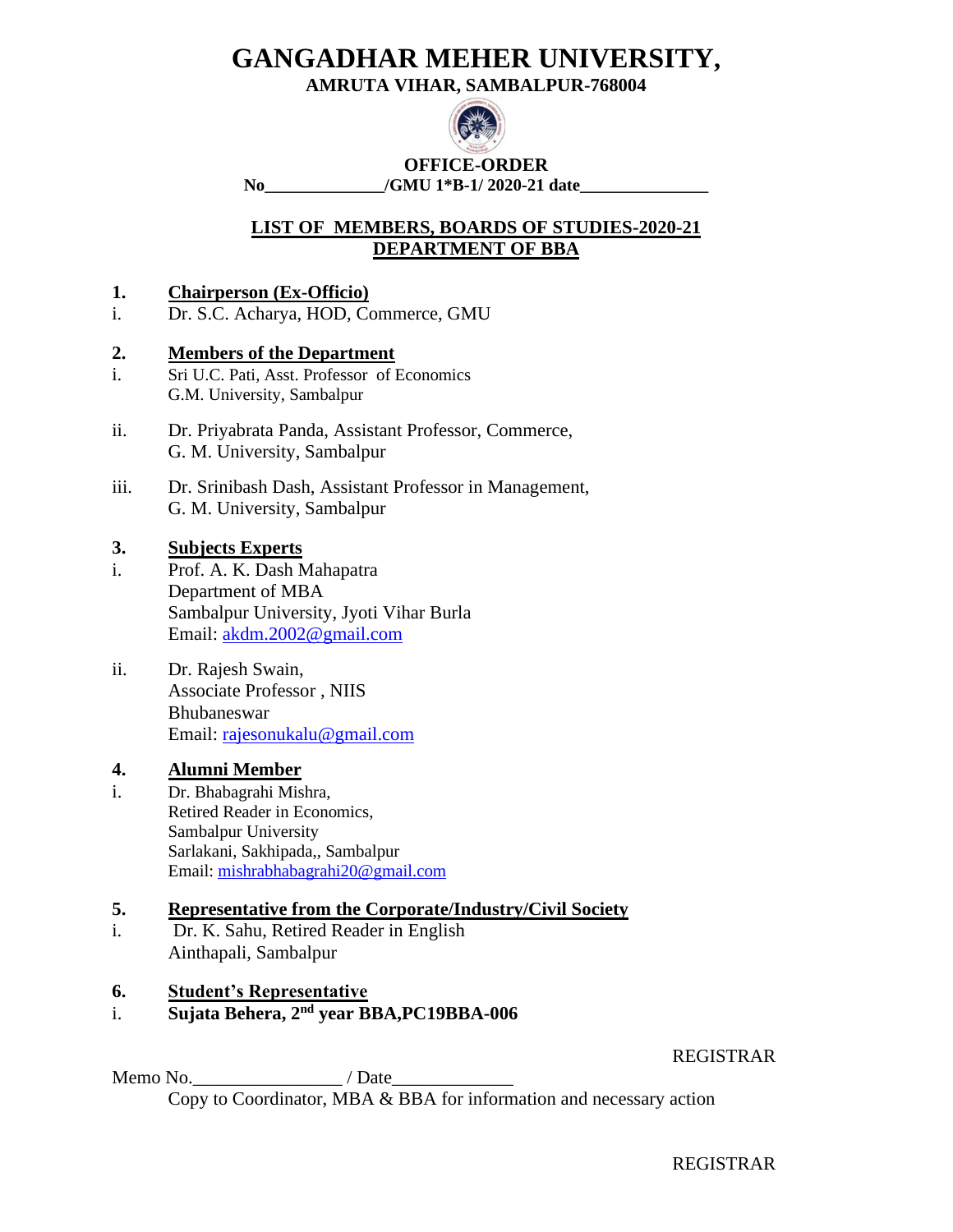**AMRUTA VIHAR, SAMBALPUR-768004**



**OFFICE-ORDER No\_\_\_\_\_\_\_\_\_\_\_\_\_\_/GMU 1\*B-1/ 2020-21 date\_\_\_\_\_\_\_\_\_\_\_\_\_\_\_**

# **LIST OF MEMBERS, BOARDS OF STUDIES-2020-21 DEPARTMENT OF B. Sc. IST**

# **1. Chairperson**

i. Dr. Madhumita Panda, Associate Professor & HoD, CS

### **2. Members of the Department**

i Mr. Satyaban Behera, Asst. Professor of B. Sc. IST & MSc. ETC

### **3. Subjects Experts**

- i. Dr. Manas Ranjan Kabat, Associate Professor, Department of Computer Science & Engineering VSSUT, Burla, Sambalpur Email: [manas\\_kabat@yahoo.com](mailto:manas_kabat@yahoo.com)
- ii. Dr. Pradip Kumar Sahu Associate Professor, Department of IT VSSUT, Burla, Sambalpur

# **4. Alumnus Member**

i. Dr. P.K. Mishra, Retd. Reader In Physics, G.M. (Auto) College, Sambalpur & Patron Member, Ex-Secretary, Orissa Physical Society.

### **5. Representative from the Corporate/Industry/Civil Society**

i. Er. P.K.Dixit, Director, Interface Software, Bhubaneswar

# **6. Student's Representative**

i.

# **7. Special Invitee**

i. Dr. Ajaya Kumar Tripathy, Asst. Coordinator , BSc.IST

REGISTRAR

Memo No.\_\_\_\_\_\_\_\_\_\_\_\_\_\_\_\_ / Date\_\_\_\_\_\_\_\_\_\_\_\_\_ Copy to Coordinator/HoD, B. Sc. IST for information and necessary action.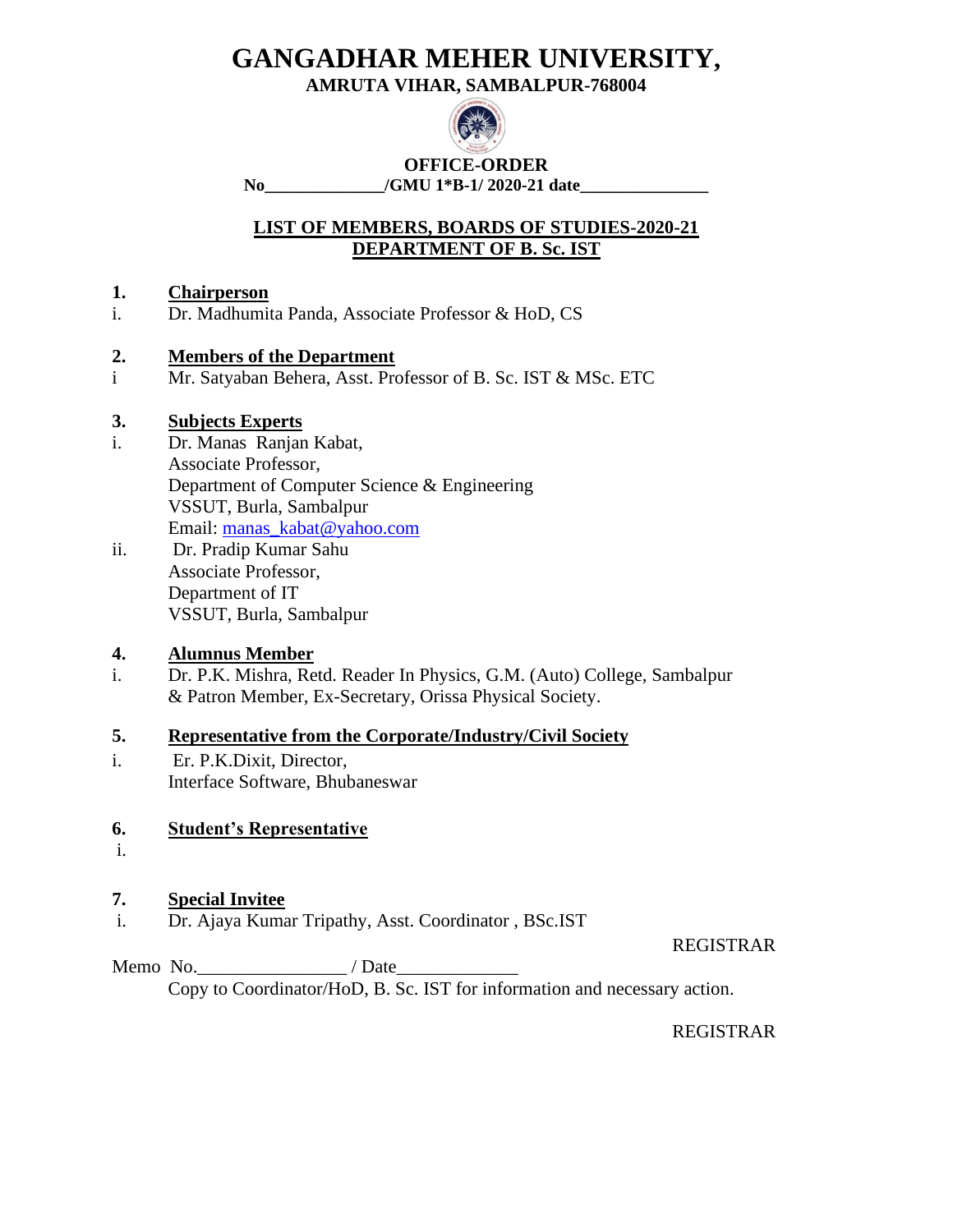**AMRUTA VIHAR, SAMBALPUR-768004**



**No\_\_\_\_\_\_\_\_\_\_\_\_\_\_/GMU 1\*B-1/ 2020-21 date\_\_\_\_\_\_\_\_\_\_\_\_\_\_\_**

# **LIST OF MEMBERS, BOARDS OF STUDIES-2020-21 DEPARTMENT OF MCA**

### **1. Chairperson(Ex-Officio)**

i. Dr. Srikata Panda, Asso. Professor Pol. Science, Co-ordinator, MCA Program

### **2. Members of the Department**

- i. Dr. Madhumita Panda,Associate Professor &HOD, Computer Science
- ii. Mr. Samit Kumar Pradhan
- iii. Dr. Ajaya Kumar Tripathy
- iv. Dr. Usha Manasi Mohapatra

### **3. Subject Expert**

- i. Dr. Amiya Kumar Rath, Professor Department of Computer Science & Engineering VSSUT, Burla,Sambalpur Email: [amiyaamiya@rediffmail.com](mailto:amiyaamiya@rediffmail.com)
- ii. Dr. Manas Ranjan Kabat Associate Professor Department of Computer Science & Engineering VSSUT, Burla,Sambalpur Email:manas\_kabat@yahoo.com
- iii. Dr. Mrutunjaya Panda, Reader Department of Computer Science Utkal University, Vani Vihar, Bhubaneswar Email: [mrutyunjaya74@gmail.com](mailto:mrutyunjaya74@gmail.com)
- **iv.** Dr. Sucheta Panda Associate Professor & Co-ordinator **Computer Application** VSSUT, Burla,Sambalpur Email: head\_mca@vssut.ac.in

### **4. Alumnus Member**

i. Manasmann Jena, Project Manger Edall Systems and Services Pvt.Ltd Email:manasmann.com@gmail.com

### **5. Representative of Corporate Society**

i. Saroj Kumar Dash Manager, IT Department, Aditya Aluminium Email:saroj.dash@adityabirla.com

### **6. Student's Representative**

i. Siwani Goutam, PC18MCA-014

Memo No. 2008 / Date Copy to Coordinator, MCA for information and necessary action.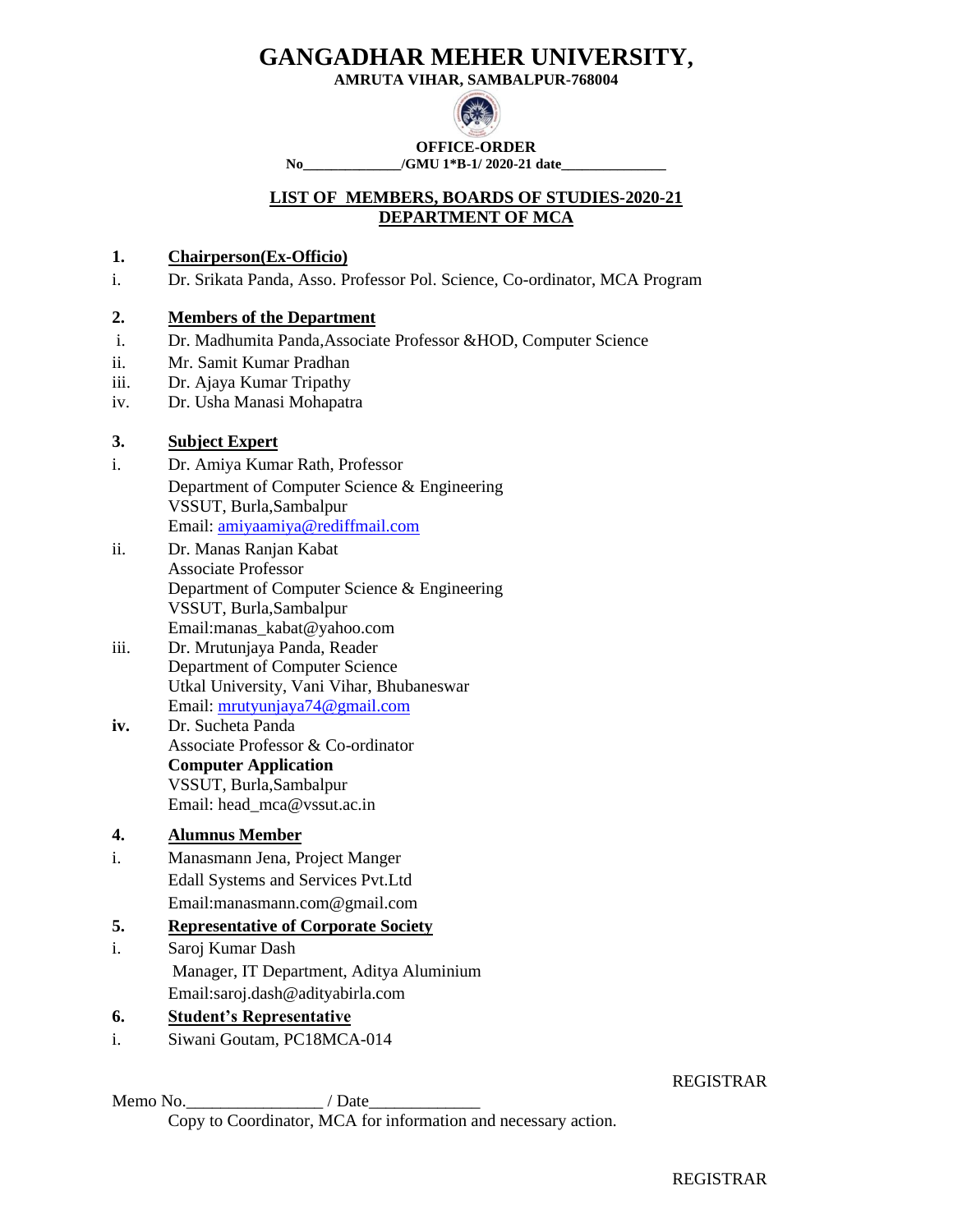# **AMRUTA VIHAR, SAMBALPUR-768004**



# **OFFICE-ORDER**

### No /GMU 1\*B-1/ 2020-21 date

# **LIST OF MEMBERS, BOARDS OF STUDIES-2020-21 DEPARTMENT OF MBA (FM)**

### **1. Chairperson (Ex-Officio)**

i. Dr. Prabhati Panda, Economics, Associate Professor & HOD, Economics

### **2. Members of the Department**

- i. Dr. S. C. Acharya, HOD, Commerce, G. M. University, Sambalpur
- ii. Sri U.C Pati, Asst. Professor of Economics & Coordinator G.M. University, Sambalpur
- iii. Dr. M.D. Majhi, , Asst. Prof. of Economics G. M. University, Sambalpur
- iv. Dr. Srinibash Dash, Assistant Professor of Management, G. M. University, Sambalpur

### **3. Subject Expert**

- i. Prof. A. K. Dash Mahapatra Department of MBA Sambalpur University, Jyoti Vihar Burla Email: [akdm.2002@gmail.com](mailto:akdm.2002@gmail.com)
- ii. Dr. Bhabagrahi Mishra, Retired Reader in Economics, Sambalpur University Sarlakani, Sakhipada, Sambalpur Email: [mishrabhabagrahi20@gmail.com](mailto:mishrabhabagrahi20@gmail.com)

### **4. Alumni Member**

i. Dr. P. C. Tripathy, Dept. of Business Administration Sambalpur University, Burla

#### **5. Representative from the Corporate/Industry/Civil Society**

i. Dr. P.K. Panda, Retd. Principal, Govt. Women's College, Sambalpur

### 6. **Student's Representative**

i. Nisha Agrawal ,MBA(FM) 2<sup>nd</sup> Year UPC19MFM-032

#### REGISTRAR

Memo. No.\_\_\_\_\_\_\_\_\_\_\_\_\_\_\_\_ / Date\_\_\_\_\_\_\_\_\_\_\_\_\_ Copy to Coordinator, MBA (FM) for information and necessary action.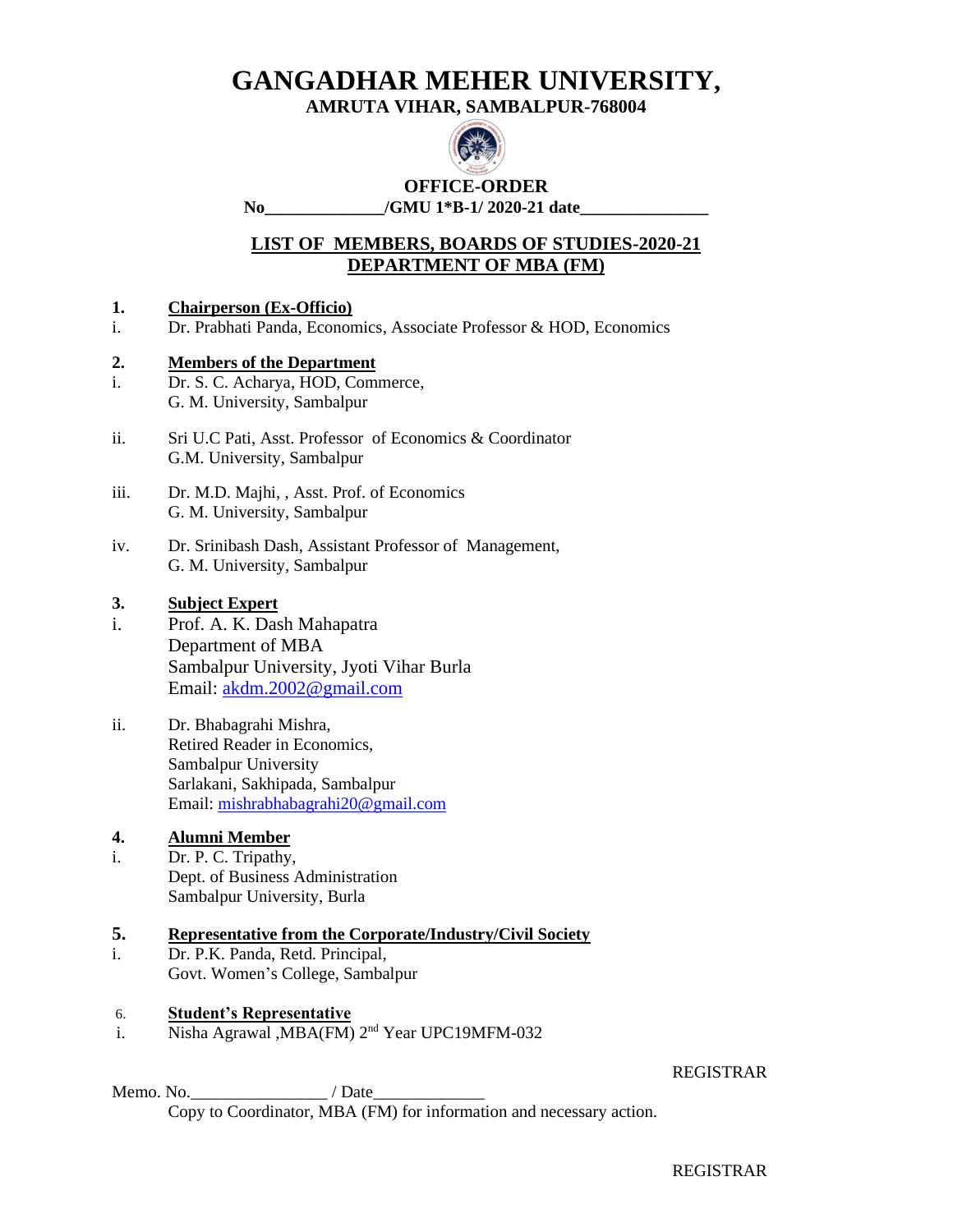### **AMRUTA VIHAR, SAMBALPUR-768004**



**OFFICE-ORDER** No /GMU 1<sup>\*</sup>B-1/ 2020-21 date

# **LIST OF MEMBERS, BOARDS OF STUDIES-2020-21 INTEGRATED B.A.-B. Ed. & B. Sc.- B.Ed.**

#### **1**. **Chairperson (Ex-Officio)**

i. Dr. (Smt.) Rajashree Baral, & Coordinator Asso. Professor of Education

### **2. Members of the Department**

i. Dr. Partha Sarathi Mallik, HOD of Education

### **3. Expert Subject**

- i. Prof. (Dr.) B. N. Panda, Professor of Education Regional Institute of Education (NCERT) Acharya Vihar, Bhubaneswar Email: [bnpanda.38@hotmail.com](mailto:bnpanda.38@hotmail.com)
- ii. Prof. (Dr.) Ramakanta Mohalik, Regional Institute of Education (NCERT) Acharya Vihar,Bhubaneswar Email: mohalikrk@gmail.com
- iii. Dr. Nirupama Barapanda Retired Principal, PMIASE Hirakud Colony, Sambalpur email: [nbarpanda@gmail.com](mailto:nbarpanda@gmail.com)
- iv. Dr. Gurudadhwaja Barik Asso. Prof. of Education Bhawanipatna BED College email ID: [gdbarik71@gmail.com](mailto:gdbarik71@gmail.com)

### **4. Alumnus Member**

i. Sri Banabas Pradhan At-Mahulpali, Phuljaran Po-Birsinghgarh, Jujumura Sambalpur, email: **bnnbspradhan@gmail.com** 

### **5. Representative from Civil Society**

i. Dr. M. K. Pathy, Retired Principal, PMIASE Bank Colony, Sakhipada, Sambalpur

### 6. **Student Representative** Ashutosh Hota Integrated B. Ed. 2nd Year (BED-17-POL-001)

#### REGISTRAR

Memo. No.  $\blacksquare$  / Date Copy to Coordinator, Integrated B. Ed. for information and necessary action.